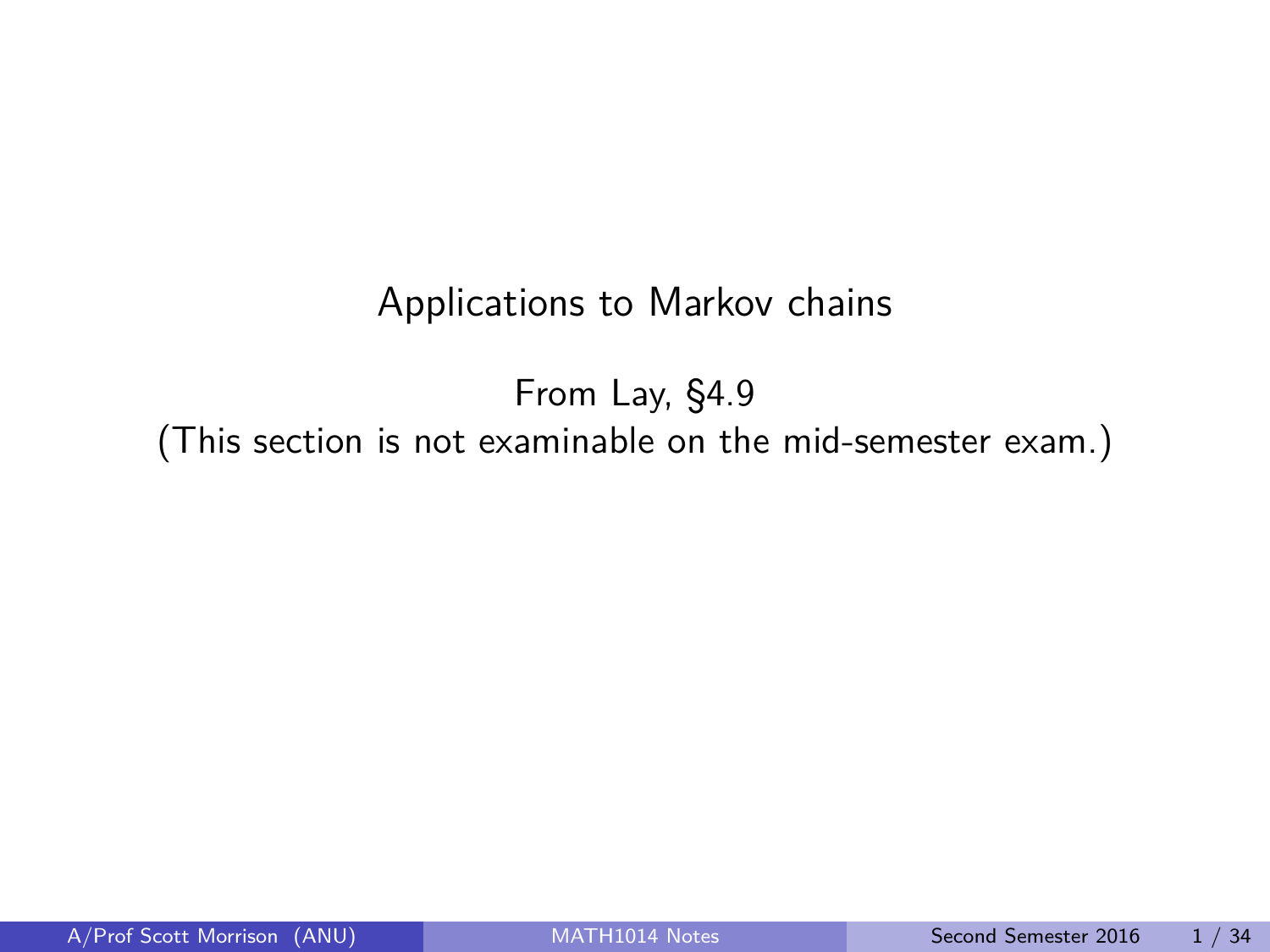## Theory and definitions

Markov chains are useful tools in certain kinds of probabilistic models. They make use of matrix algebra in a powerful way. The basic idea is the following: suppose that you are watching some collection of objects that are changing through time.

- Assume that the total number of objects is not changing, but rather their "states" (position, colour, disposition, etc) are changing.
- Further, assume that the proportion of state A objects changing to state B is constant and these changes occur at discrete stages, one after the next.

Then we are in a good position to model changes by a Markov chain.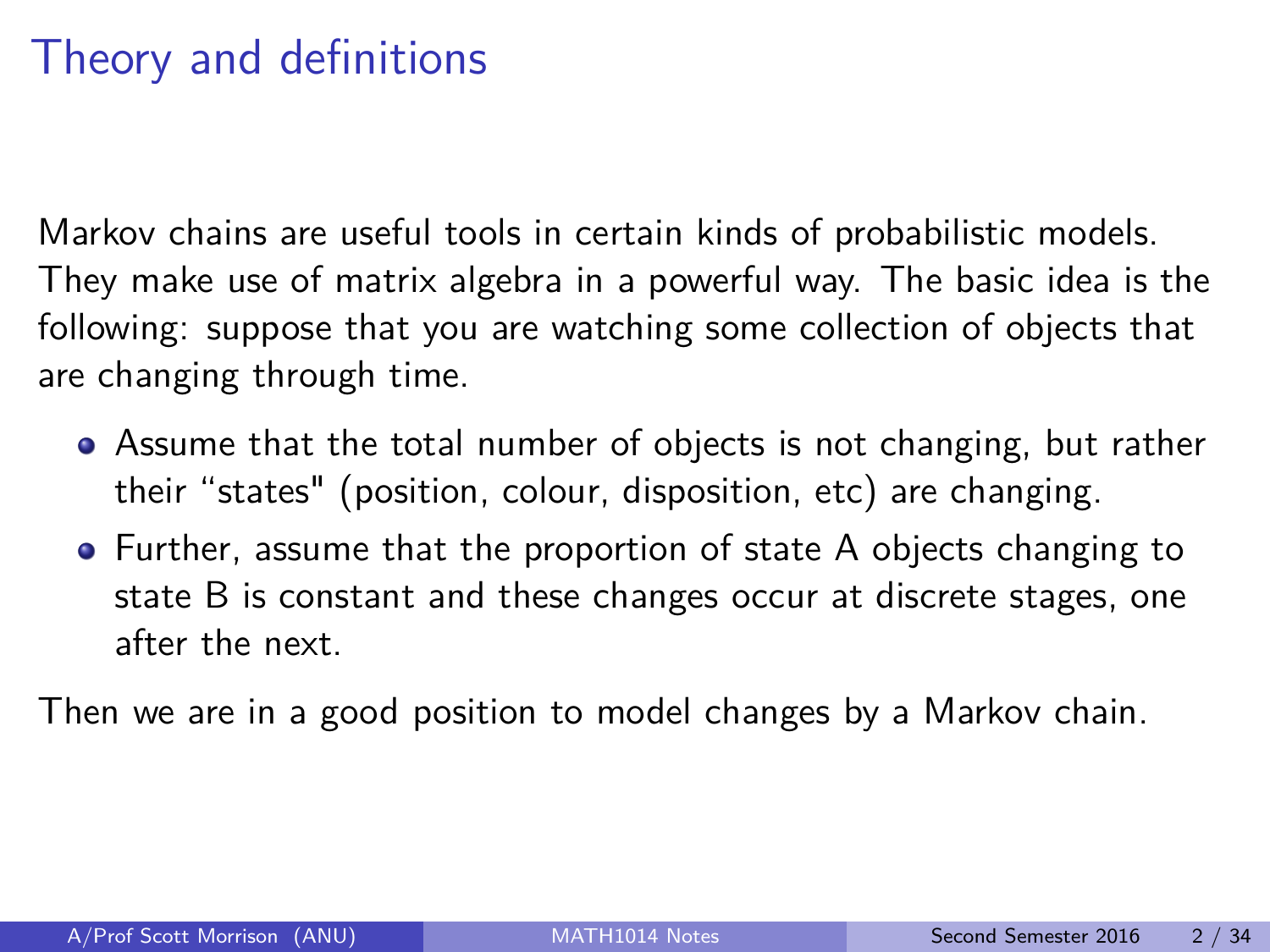As an example, consider the three storey aviary at a local zoo which houses 300 small birds. The aviary has three levels, and the birds spend their day flying around from one favourite perch to the next. Thus at any given time the birds seem to be randomly distributed throughout the three levels, except at feeding time when they all fly to the bottom level.

Our problem is to determine what the probability is of a given bird being at a given level of the aviary at a given time. Of course, the birds are always flying from one level to another, so the bird population on each level is constantly fluctuating. We shall use a Markov chain to model this situation.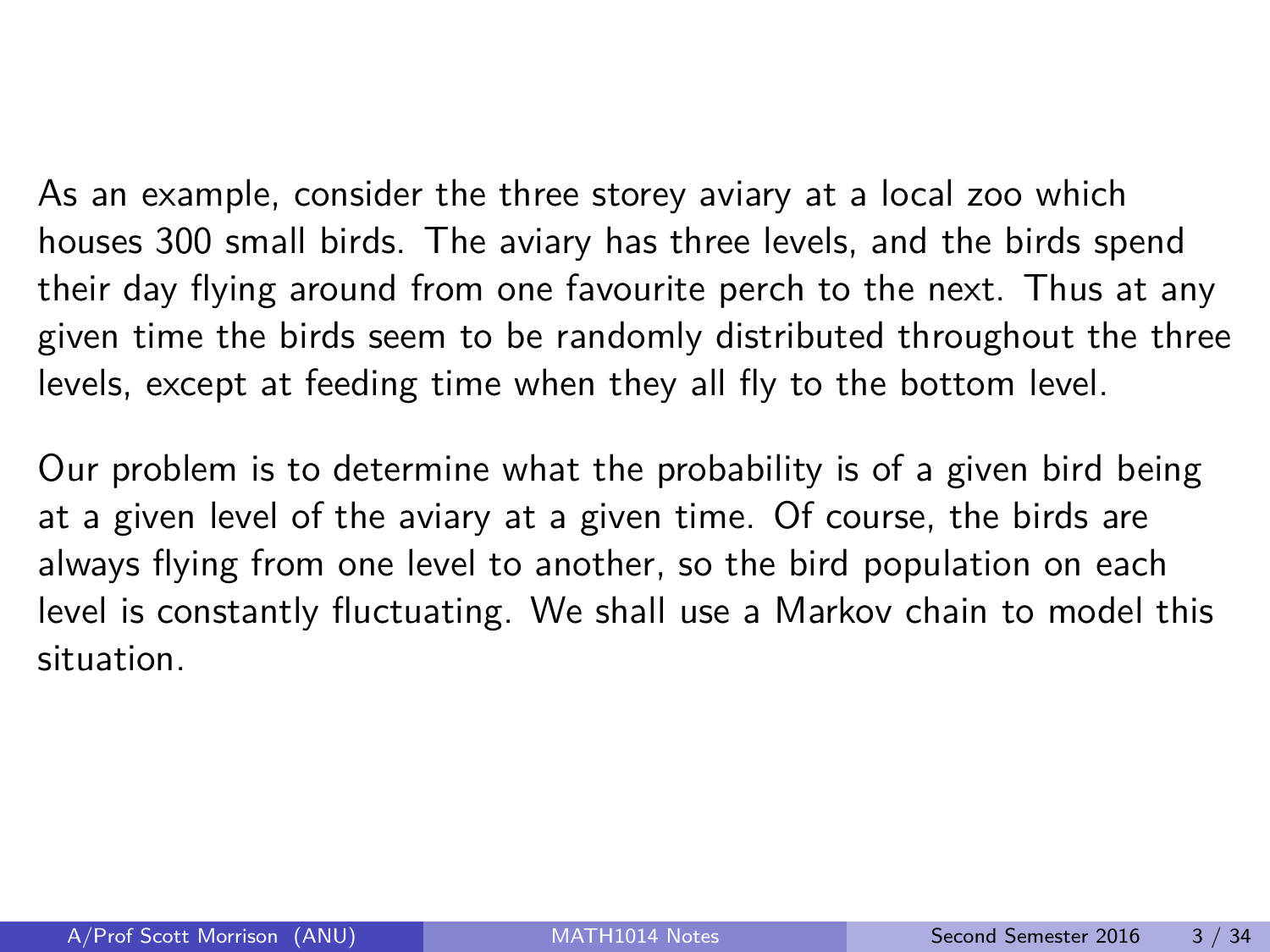Consider a  $3 \times 1$  matrix

$$
\mathbf{p} = \begin{bmatrix} p_1 \\ p_2 \\ p_3 \end{bmatrix}
$$

where  $p_1$  is the percentage of total birds on the first level,  $p_2$  is the percentage on the second level, and  $p_3$  is the percentage on the third level. Note that  $p_1 + p_2 + p_3 = 1 = 100\%$ . After 5 min we have a new matrix

$$
\mathbf{p}' = \begin{bmatrix} p'_1 \\ p'_2 \\ p'_3 \end{bmatrix}
$$

giving a new distribution of the birds.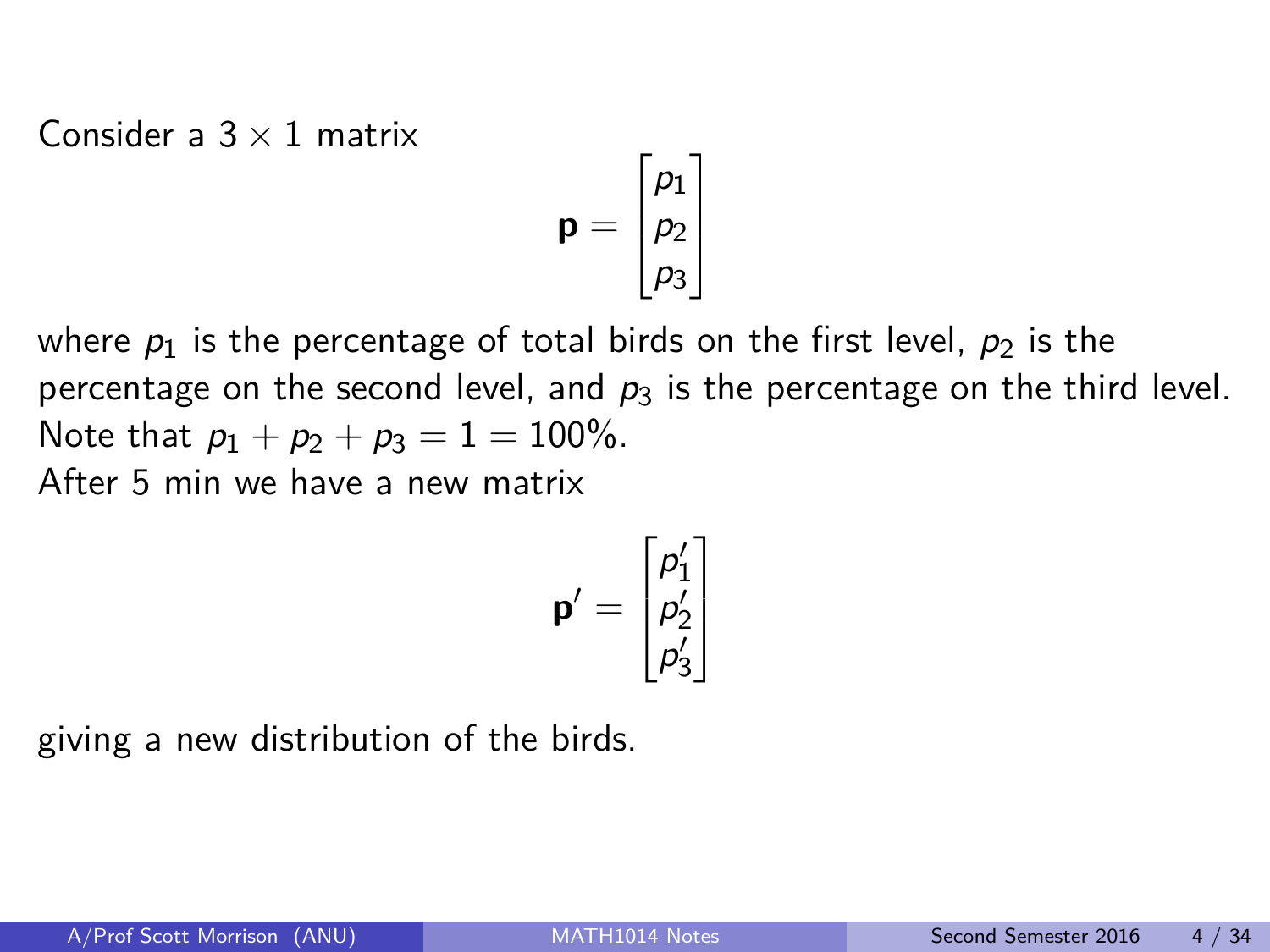- We shall assume that the change from the **p** matrix to the **p** <sup>0</sup> matrix is given by a linear operator on  $\mathbb{R}^3$ .
- In other words there is a  $3 \times 3$  matrix T, known as the **transition matrix** for the Markov chain, for which  $T\mathbf{p} = \mathbf{p}'$ .
- After another 5 minutes we have another distribution  $\mathbf{p}'' = T \mathbf{p}'$ (using the same matrix  $T$ ), and so forth.

The same matrix  $T$  is used since we are assuming that the probability of a bird moving to another level is independent of time.

In other words, the probability of a bird moving to a particular level depends only on the present state of the bird, and not on any past states —it's as if the birds had no memory of their past states.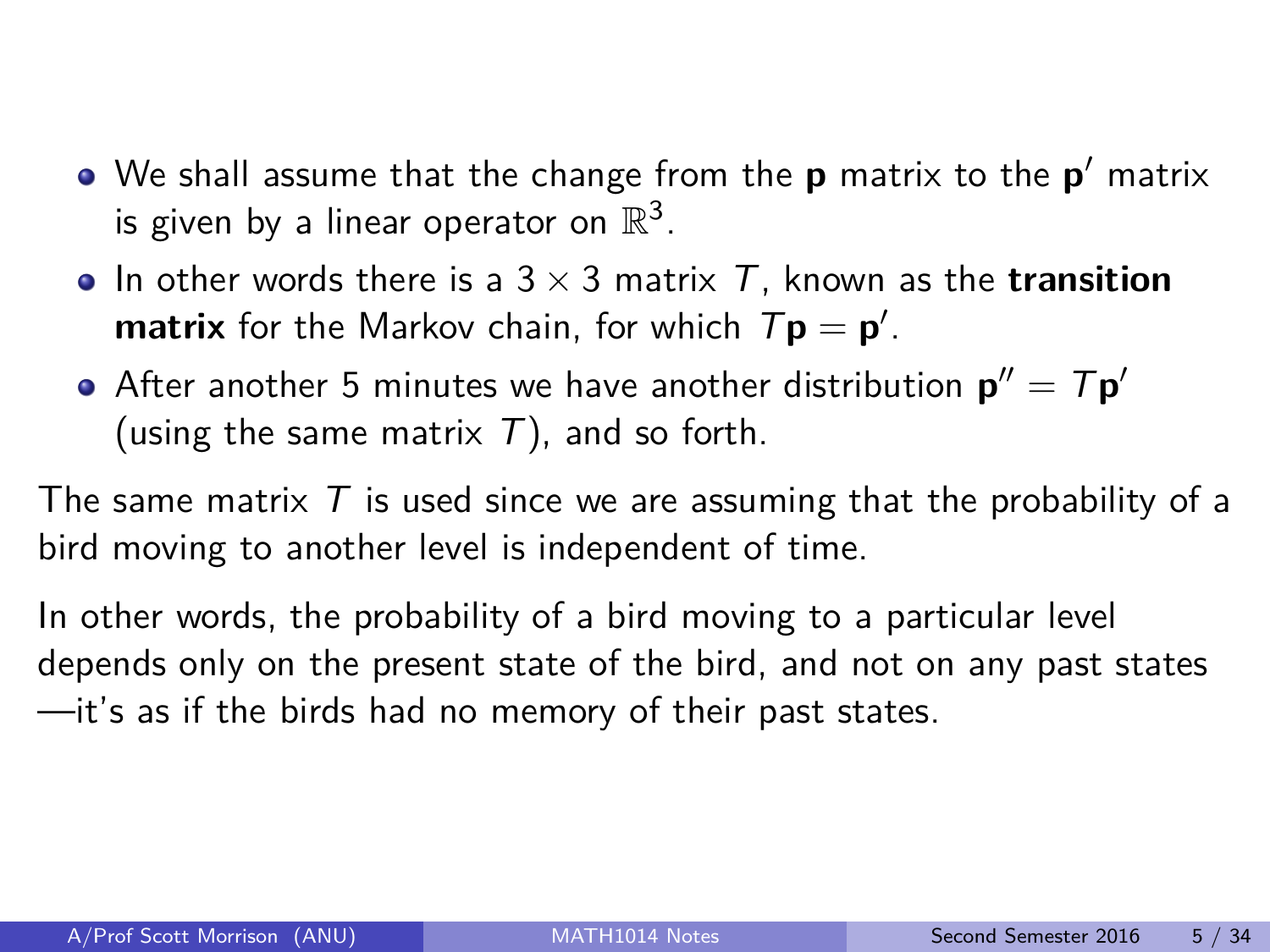This type of model is known as a finite Markov Chain.

A sequence of trials of an experiment is a finite Markov Chain if it has the following features:

- $\bullet$  the outcome of each trials is one of a finite set of outcomes (such as {level 1, level 2, level  $3$ } in the aviary example);
- the outcome of one trial depends only on the immediately preceding trial.

In order to give a more formal definition we need to introduce the appropriate terminology.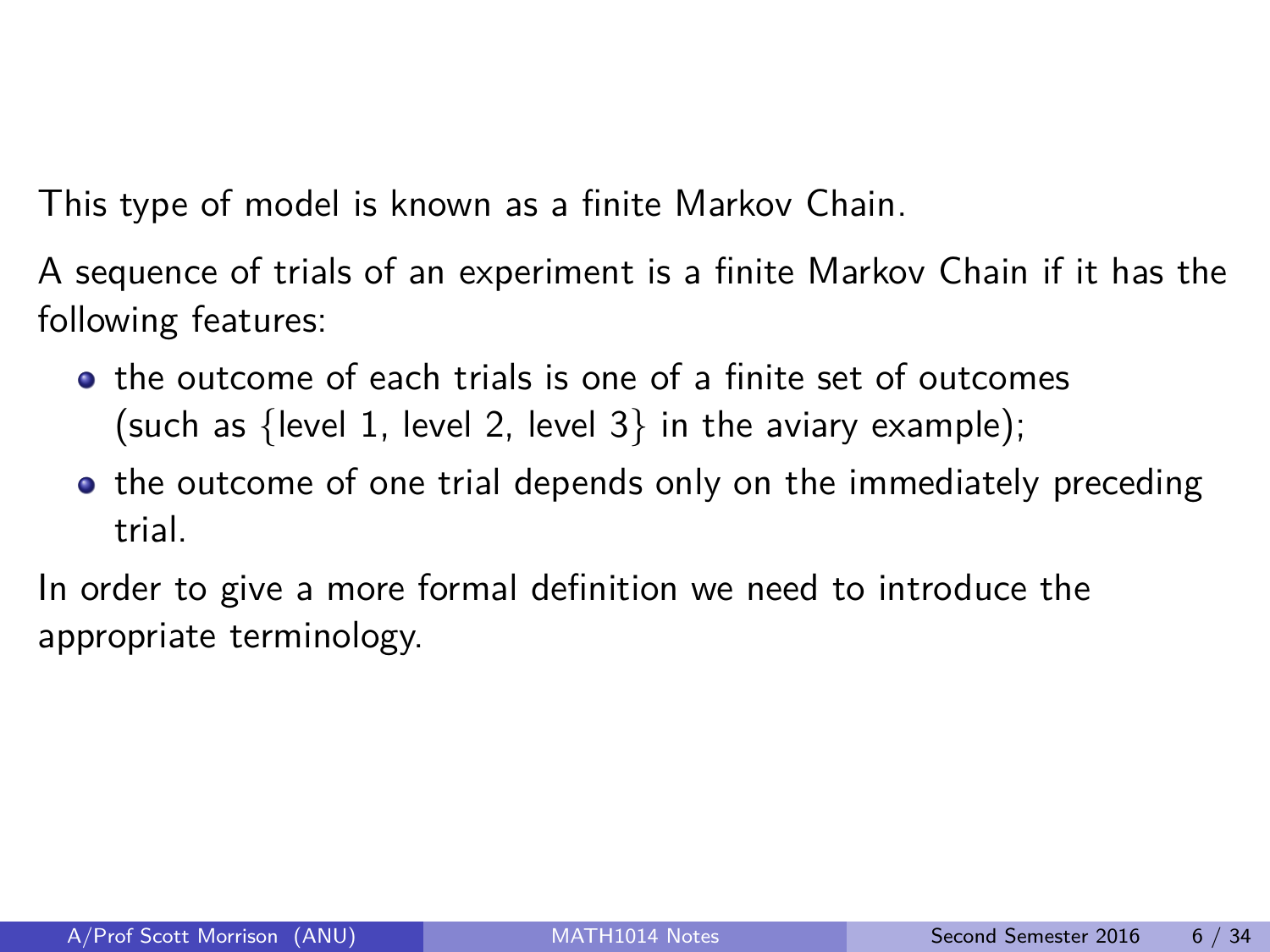### Definition

A vector 
$$
\mathbf{p} = \begin{bmatrix} p_1 \\ \vdots \\ p_n \end{bmatrix}
$$
 with nonnegative entries that add up to 1 is called a **probability vector**.

## Definition

A **stochastic matrix** is a square matrix whose columns are probability vectors.

The transition matrix  $T$  described above that takes the system from one distribution to another is a stochastic matrix.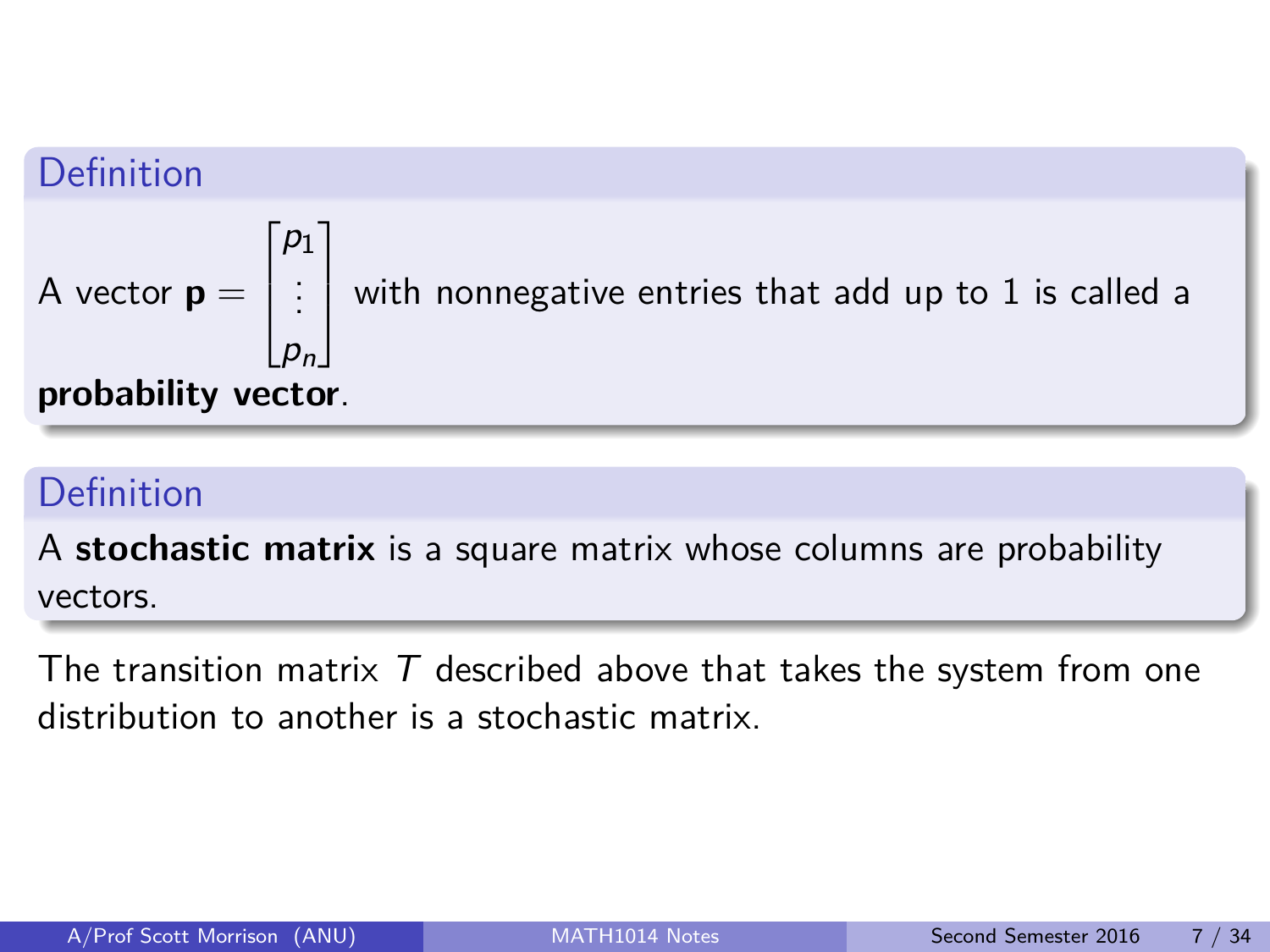#### Definition

In general, a finite **Markov chain** is a sequence of probability vectors  $x_0, x_1, x_2, \ldots$  together with a stochastic matrix T, such that

$$
\textbf{x}_1 = \textit{T} \textbf{x}_0, \textbf{x}_2 = \textit{T} \textbf{x}_1, \textbf{x}_3 = \textit{T} \textbf{x}_2, \quad \cdots
$$

We can rewrite the above conditions as a recurrence relation

$$
\mathbf{x}_{k+1} = \mathcal{T}\mathbf{x}_k, \quad \text{for } k = 0, 1, 2, \dots
$$

The vector  $x_k$  is often called a **state vector**.

More generally, a recurrence relation of the form

$$
\mathbf{x}_{k+1} = A\mathbf{x}_k \quad \text{for} \quad k = 0, 1, 2, \dots
$$

where A is an  $n \times n$  matrix (not necessarily a stochastic matrix), and the  $\mathbf{x}_k$ s are vectors in  $\mathbb{R}^n$  (not necessarily probability vector) is called a *first* order difference equation.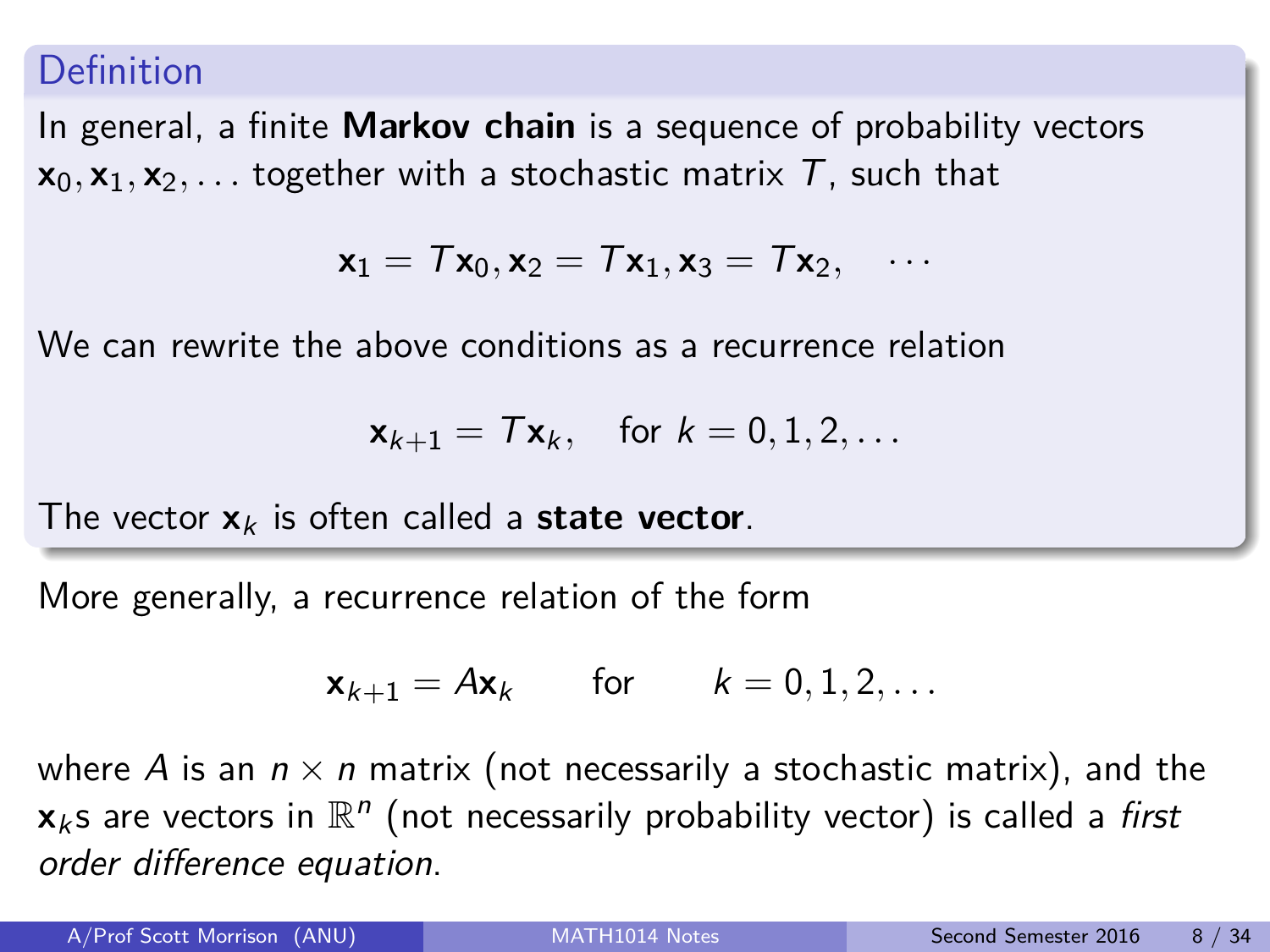### Example 1

We return to the aviary example. Assume that whenever a bird is on any level of the aviary, the probability of that bird being on the same level 5 min later is  $1/2$ . If the bird is on the first level, the probability of moving to the second level in 5 min is  $1/3$  and of moving to the third level in 5 min is  $1/6$ . For a bird on the second level, the probability of moving to either the first or third level is  $1/4$ . Finally for a bird on the third level, the probability of moving to the second level is 1/3 and of moving to the first is  $1/6$ .

We want to find the transition matrix for this example and use it to determine the distribution after certain periods of time.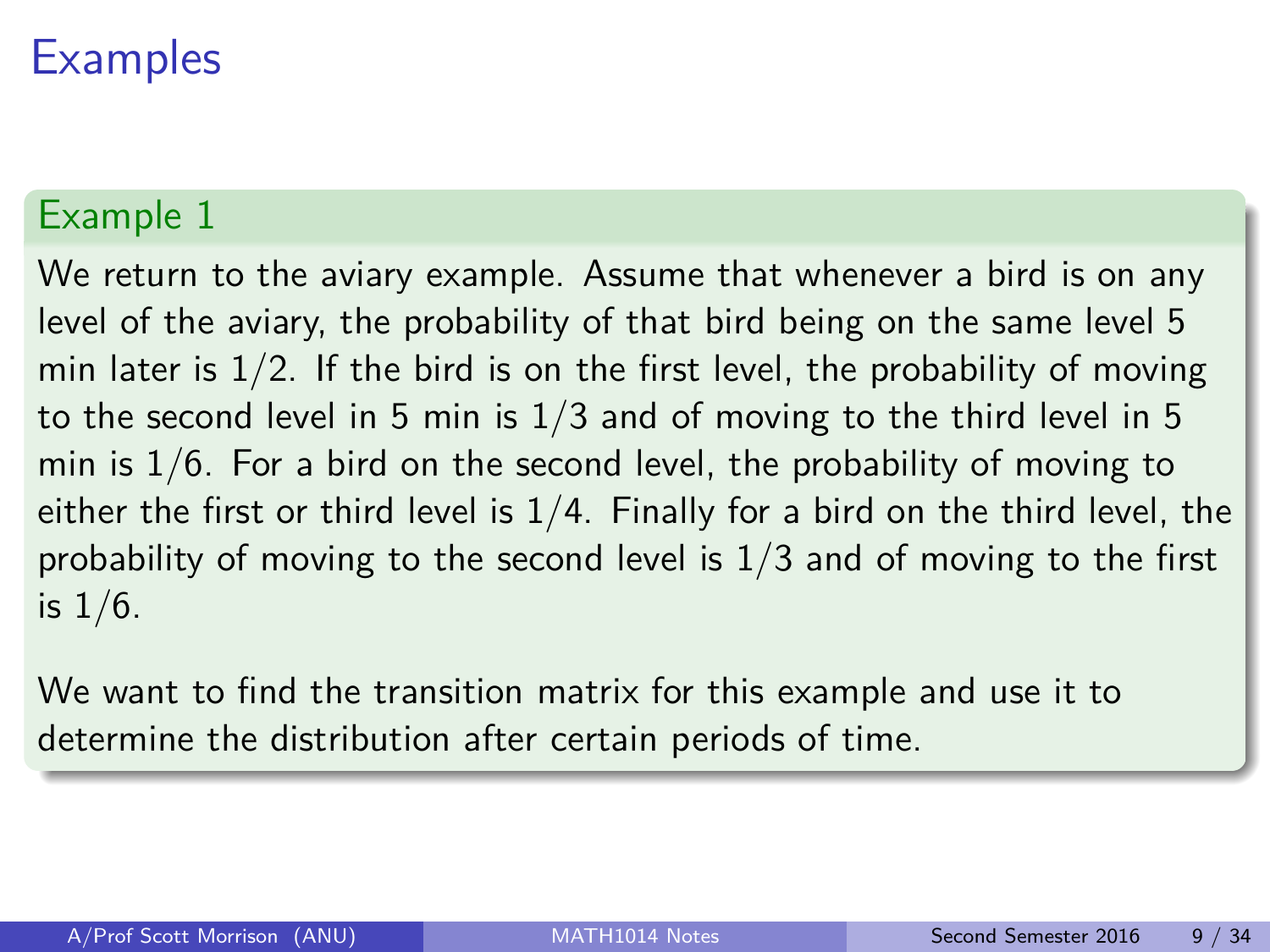From the information given, we derive the following matrix as the transition matrix:

From:  
\n
$$
lev \ 1 \ \text{lev} \ 2 \ \text{lev} \ 3 \ \text{To:}
$$
  
\n $T = \begin{bmatrix} 1/2 & 1/4 & 1/6 \\ 1/3 & 1/2 & 1/3 \\ 1/6 & 1/4 & 1/2 \end{bmatrix} \begin{bmatrix} lev \ 1 \\ lev \ 2 \\ lev \ 3 \end{bmatrix}$ 

Note that in each column, the sum of the probabilities is 1.

Using  $T$  we can now compute what happens to the bird distribution at 5-min intervals.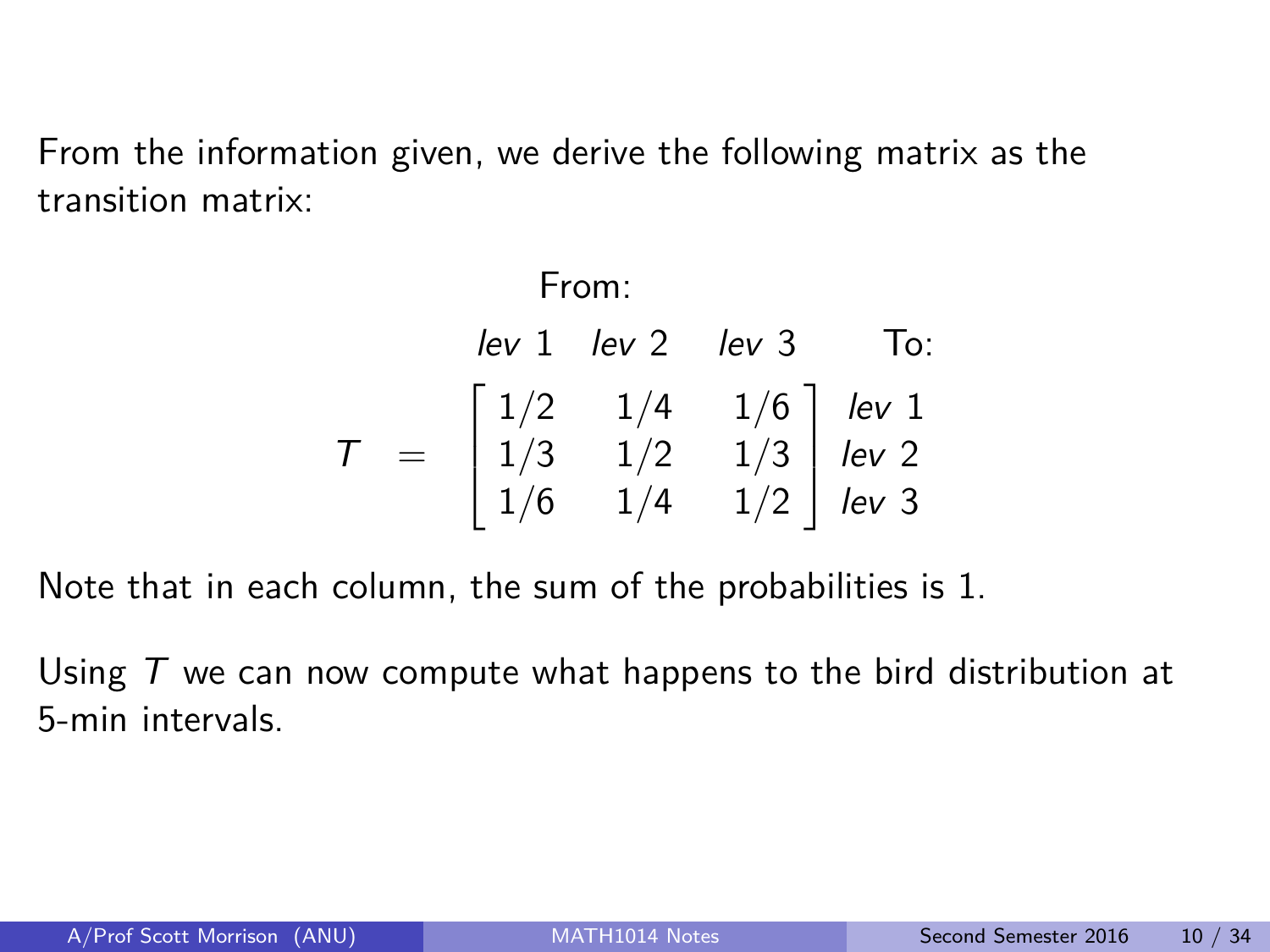Suppose that immediately after breakfast all the birds are in the dining area on the first level. Where are they in 5 min? The probability matrix at time 0 is

$$
\mathbf{p} = \begin{bmatrix} 1 \\ 0 \\ 0 \end{bmatrix}
$$

According to the Markov chain model the bird distribution after 5 min is

$$
T\mathbf{p} = \begin{bmatrix} 1/2 & 1/4 & 1/6 \\ 1/3 & 1/2 & 1/3 \\ 1/6 & 1/4 & 1/2 \end{bmatrix} \begin{bmatrix} 1 \\ 0 \\ 0 \end{bmatrix} = \begin{bmatrix} 1/2 \\ 1/3 \\ 1/6 \end{bmatrix}
$$

After another 5 min the bird distribution becomes

$$
T\begin{bmatrix}1/2\\1/3\\1/6\end{bmatrix}=\begin{bmatrix}13/36\\7/18\\1/4\end{bmatrix}
$$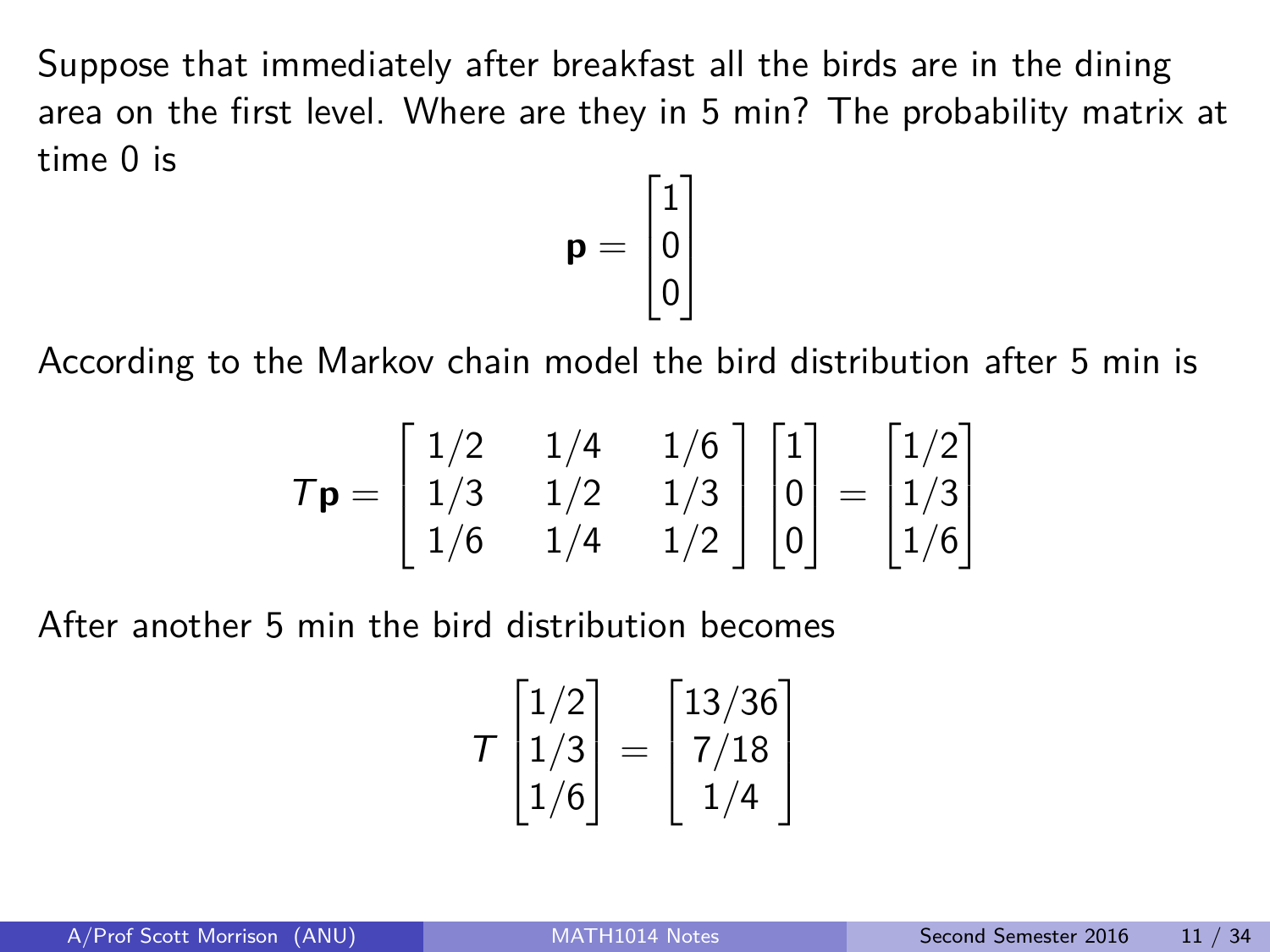We investigate the weather in the Land of Oz. to illustrate the principles without too much heavy calculation.) The weather here is not ver good: there are never two fine days in a row.

If the weather on a particular day is known, we cannot predict exactly what the weather will be the next day, but we can predict the probabilities of various kinds of weather. We will say that there are only three kinds: fine, cloudy and rain.

Here is the behaviour:

- After a fine day, the weather is equally likely to be cloudy or rain.
- After a cloudy day, the probabilities are  $1/4$  fine,  $1/4$  cloudy and  $1/2$ rain.
- After rain, the probabilities are  $1/4$  fine,  $1/2$  cloudy and  $1/4$  rain.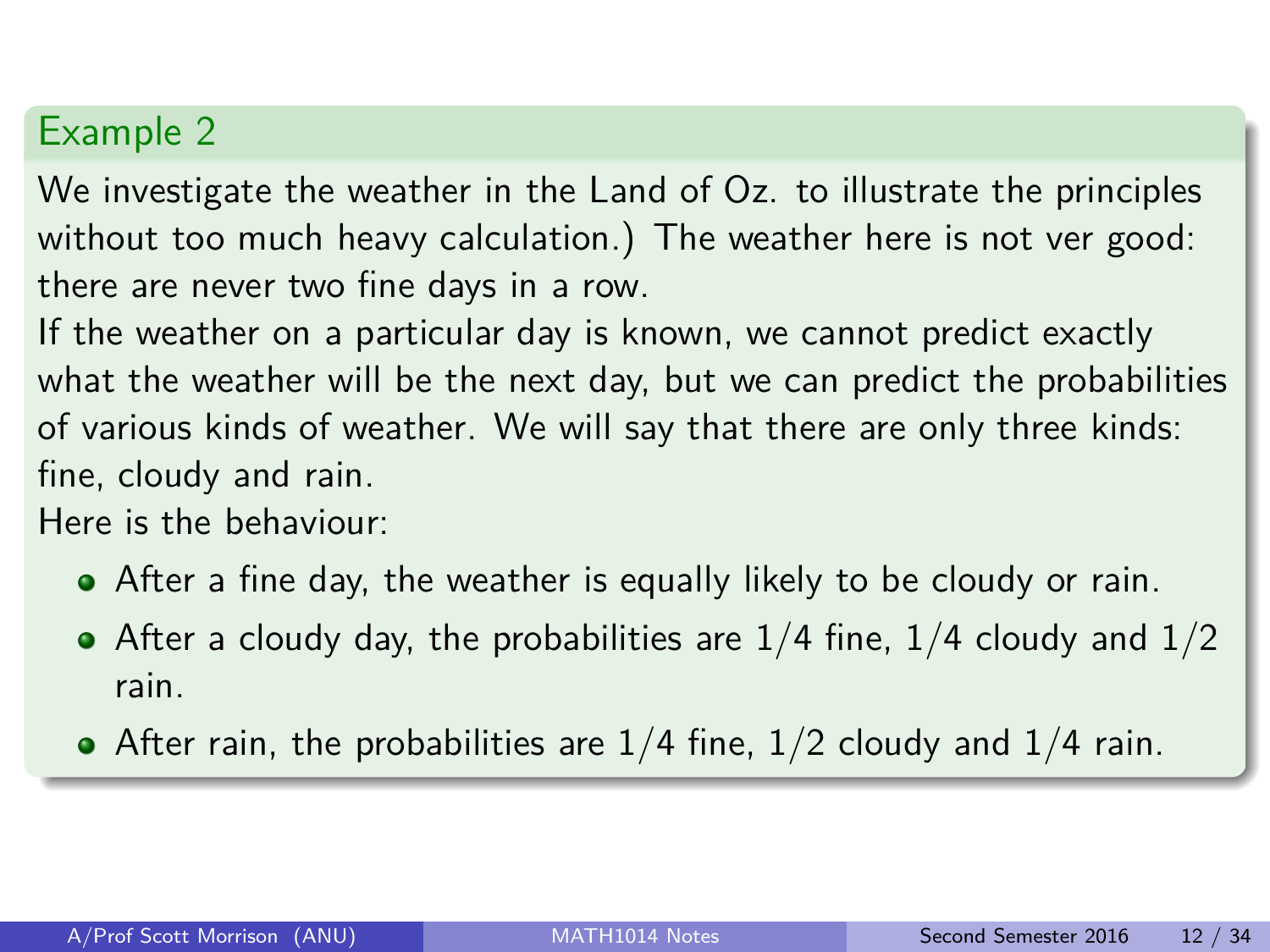We aim to find the transition matrix and use it to investigate some of the weather patterns in the Land of Oz.

The information gives a transition matrix:

From: fine cloudy rain To:  $T =$  $\sqrt{ }$  $\overline{\phantom{a}}$ 0 1*/*4 1*/*4 1*/*2 1*/*4 1*/*2 1*/*2 1*/*2 1*/*4 1  $\overline{\phantom{a}}$ fine cloudy rain

Suppose on day 0 that the weather is rainy. That is

$$
\mathbf{x}_0 = \begin{bmatrix} 0 \\ 0 \\ 1 \end{bmatrix}.
$$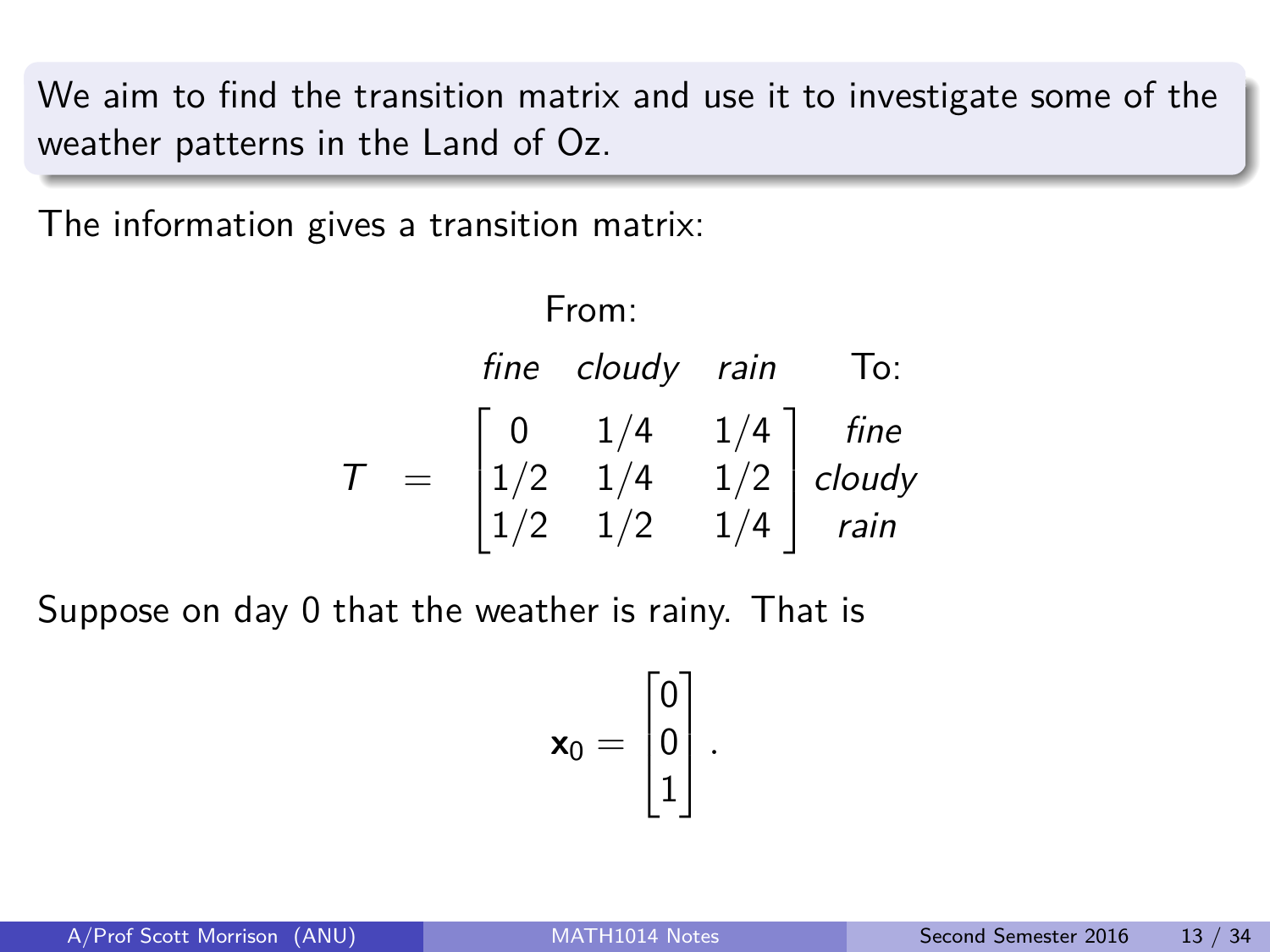Then the probabilities for the weather the next day are

$$
\mathbf{x}_1 = \mathcal{T}\mathbf{x}_0 = \begin{bmatrix} 0 & 1/4 & 1/4 \\ 1/2 & 1/4 & 1/2 \\ 1/2 & 1/2 & 1/4 \end{bmatrix} \begin{bmatrix} 0 \\ 0 \\ 1 \end{bmatrix} = \begin{bmatrix} 1/4 \\ 1/2 \\ 1/4 \end{bmatrix},
$$

and for the next day

$$
\mathbf{x}_2 = \mathcal{T}\mathbf{x}_1 = \begin{bmatrix} 0 & 1/4 & 1/4 \\ 1/2 & 1/4 & 1/2 \\ 1/2 & 1/2 & 1/4 \end{bmatrix} \begin{bmatrix} 1/4 \\ 1/2 \\ 1/4 \end{bmatrix} = \begin{bmatrix} 3/16 \\ 3/8 \\ 7/16 \end{bmatrix}
$$

If we want to find the probabilities for the weather for a week after the initial rainy day, we can calculate like this

$$
\mathbf{x}_7 = T\mathbf{x}_6 = T^2\mathbf{x}_5 = T^3\mathbf{x}_4 = \ldots = T^7\mathbf{x}_0.
$$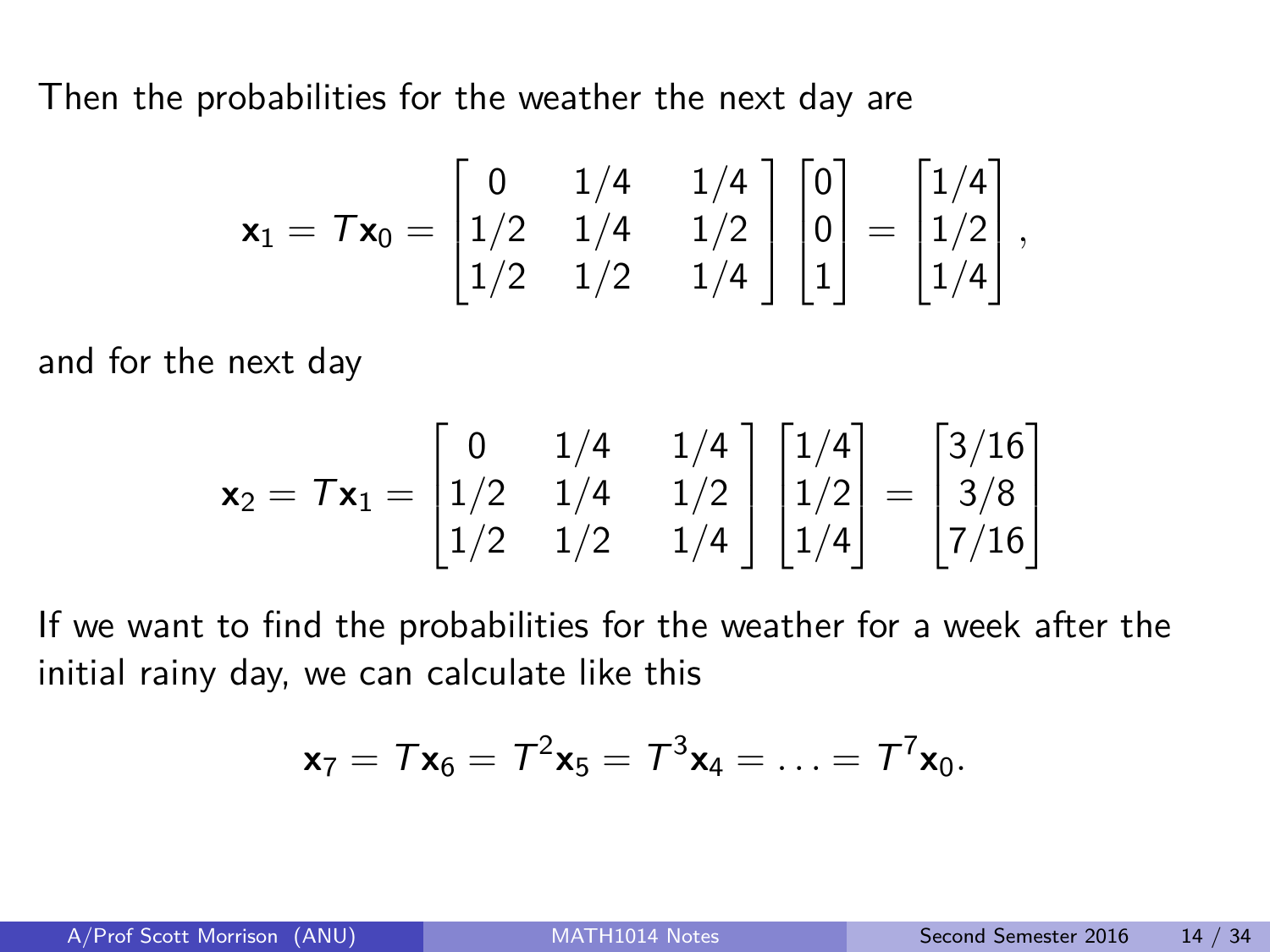# Predicting the distant future

The most interesting aspect of Markov chains is the study of the chain's long term behaviour.

#### Example 3

Consider a system whose state is described by the Markov chain  $\mathbf{x}_{k+1} = T\mathbf{x}_k$ , for  $k = 0, 1, 2, \ldots$ , where T is the matrix

$$
\mathcal{T} = \begin{bmatrix} .7 & .2 & .2 \\ 0 & .2 & .4 \\ .3 & .6 & .4 \end{bmatrix} \text{ and } \mathbf{x}_0 = \begin{bmatrix} 0 \\ 0 \\ 1 \end{bmatrix}.
$$

We want to investigate what happens to the system as time passes.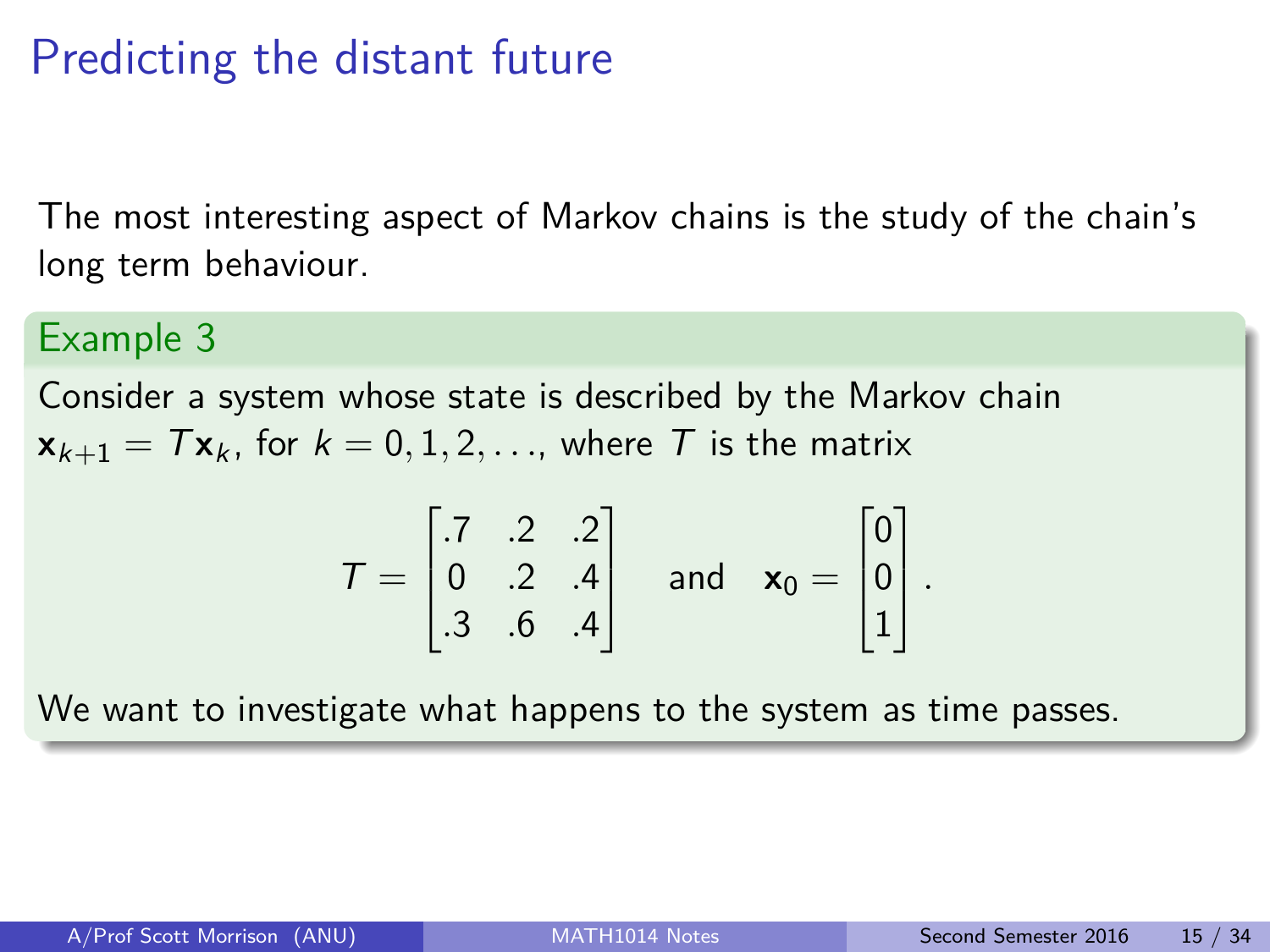To do this we compute the state vector for several different times. We find

$$
\mathbf{x}_1 = \mathcal{T}\mathbf{x}_0 = \begin{bmatrix} .7 & .2 & .2 \\ 0 & .2 & .4 \\ .3 & .6 & .4 \end{bmatrix} \begin{bmatrix} 0 \\ 0 \\ 1 \end{bmatrix} = \begin{bmatrix} 0.2 \\ 0.4 \\ 0.4 \end{bmatrix}
$$

$$
\mathbf{x}_2 = \mathcal{T}\mathbf{x}_1 = \begin{bmatrix} .7 & .2 & .2 \\ 0 & .2 & .4 \\ .3 & .6 & .4 \end{bmatrix} \begin{bmatrix} 0.2 \\ 0.4 \\ 0.4 \end{bmatrix} = \begin{bmatrix} 0.3 \\ 0.24 \\ 0.46 \end{bmatrix}
$$

$$
\mathbf{x}_3 = \mathcal{T}\mathbf{x}_2 = \begin{bmatrix} .7 & .2 & .2 \\ 0 & .2 & .4 \\ .3 & .6 & .4 \end{bmatrix} \begin{bmatrix} 0.3 \\ 0.24 \\ 0.46 \end{bmatrix} = \begin{bmatrix} 0.350 \\ 0.232 \\ 0.416 \end{bmatrix}
$$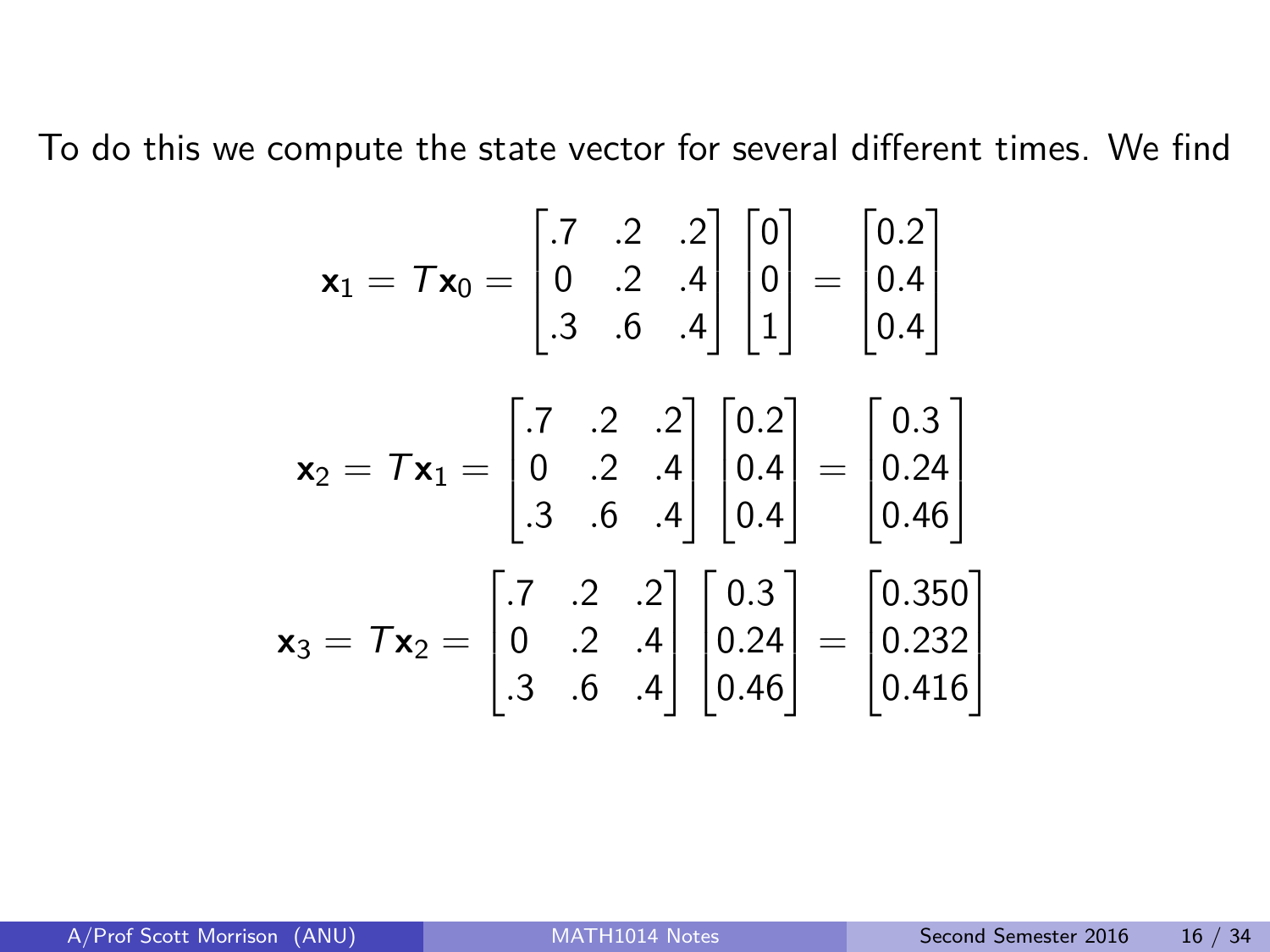Subsequent calculations give

$$
\mathbf{x}_4 = \begin{bmatrix} 0.3750 \\ 0.2136 \\ 0.4114 \end{bmatrix}, \quad \mathbf{x}_5 = \begin{bmatrix} 0.38750 \\ 0.20728 \\ 0.40522 \end{bmatrix},
$$

$$
\mathbf{x}_6 = \begin{bmatrix} 0.393750 \\ 0.203544 \\ 0.4027912 \end{bmatrix}, \quad \mathbf{x}_7 = \begin{bmatrix} 0.3968750 \\ 0.2017912 \\ 0.4013338 \end{bmatrix},
$$

$$
\mathbf{x}_8 = \begin{bmatrix} 0.39843750 \\ 0.20089176 \\ 0.4006704 \end{bmatrix}, \quad \mathbf{x}_9 = \begin{bmatrix} 0.399218750 \\ 0.200448848 \\ 0.400034602 \end{bmatrix}
$$

$$
\dots, \mathbf{x}_{20} = \begin{bmatrix} 0.3999996185 \\ 0.2000002179 \\ 0.4000001634 \end{bmatrix}.
$$

*,*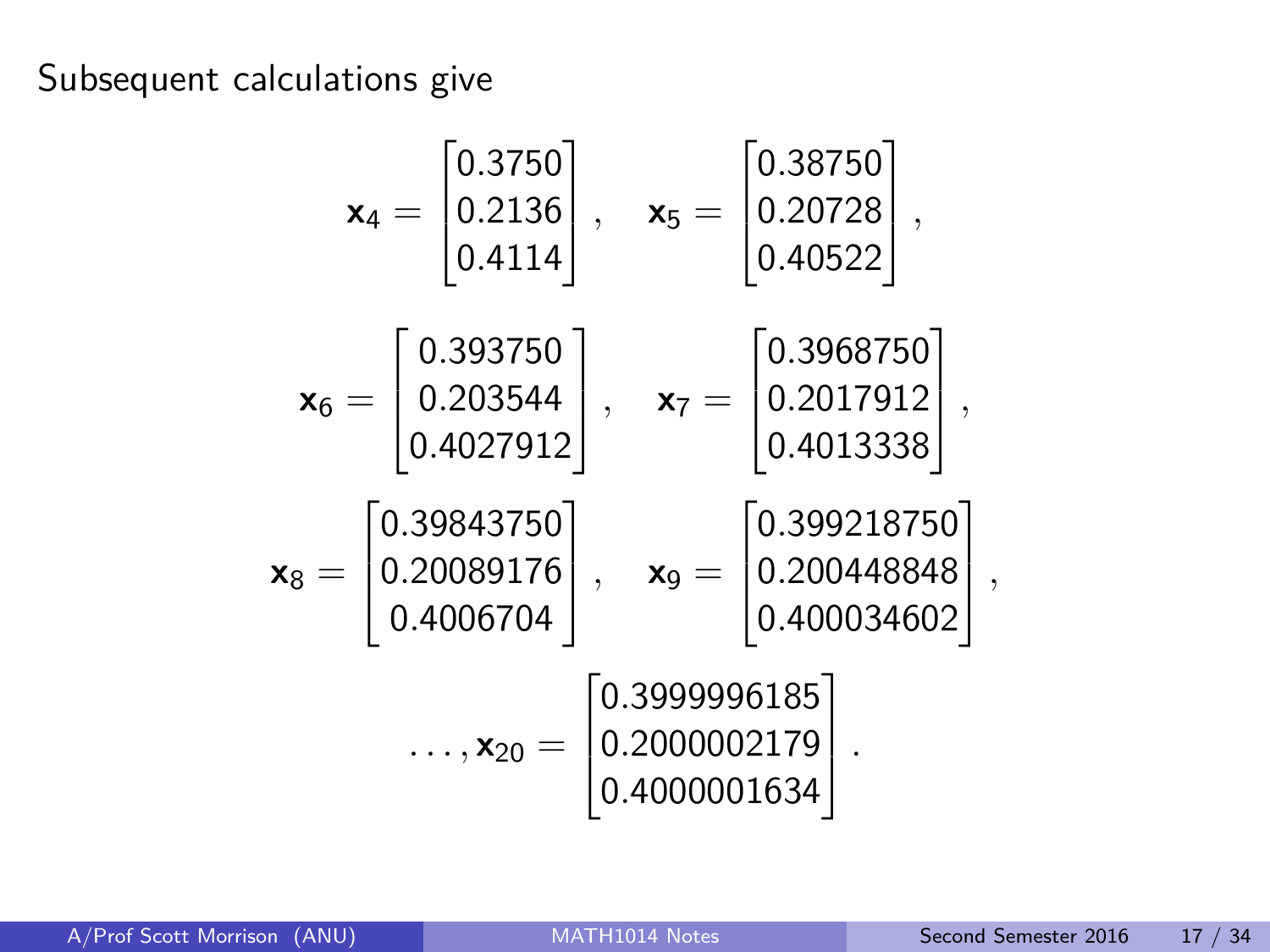These vectors seem to be approaching

$$
\mathbf{q} = \begin{bmatrix} 0.4 \\ 0.2 \\ 0.4 \end{bmatrix}.
$$

Observe the following calculation:

$$
\mathbf{Tq} = \begin{bmatrix} .7 & .2 & .2 \\ 0 & .2 & .4 \\ .3 & .6 & .4 \end{bmatrix} \begin{bmatrix} 0.4 \\ 0.2 \\ 0.4 \end{bmatrix} = \begin{bmatrix} 0.4 \\ 0.2 \\ 0.4 \end{bmatrix}.
$$

This calculation is exact, with no rounding error. When the system is in state **q** there is no change in the system from one measurement to the next.

We might also note that  $\mathcal{T}^{20}$  is given by

|  | $\begin{bmatrix} 0.4000005722 & 0.3999996185 & 0.3999996185 \end{bmatrix}$ |  |
|--|----------------------------------------------------------------------------|--|
|  | $\vert 0.1999996730 \quad 0.2000002180 \quad 0.2000002179 \vert$ .         |  |
|  | $\mid 0.3999997548 \quad 0.4000001635 \quad 0.4000001634 \mid$             |  |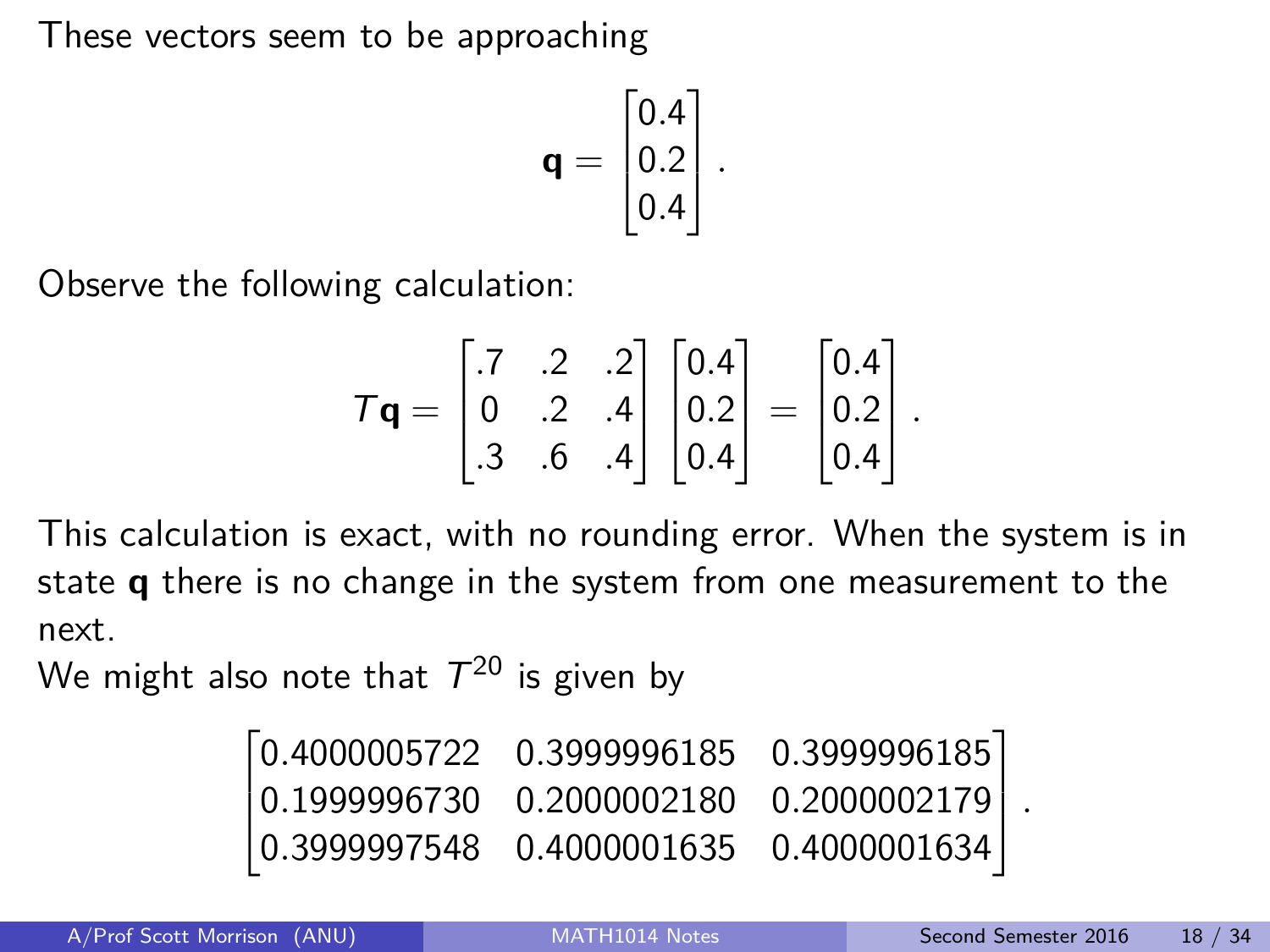For the weather in the Land of Oz, where

$$
\mathcal{T} = \begin{bmatrix} 0 & 0.25 & 0.25 \\ 0.5 & 0.25 & 0.5 \\ 0.5 & 0.5 & 0.25 \end{bmatrix}, \quad \mathbf{x}_0 = \begin{bmatrix} 0 \\ 0 \\ 1 \end{bmatrix}
$$

we have already calculated

$$
\mathbf{x}_7 = \begin{bmatrix} 0.2000122070 \\ 0.4000244140 \\ 0.3999633789 \end{bmatrix}.
$$

We want to look further ahead.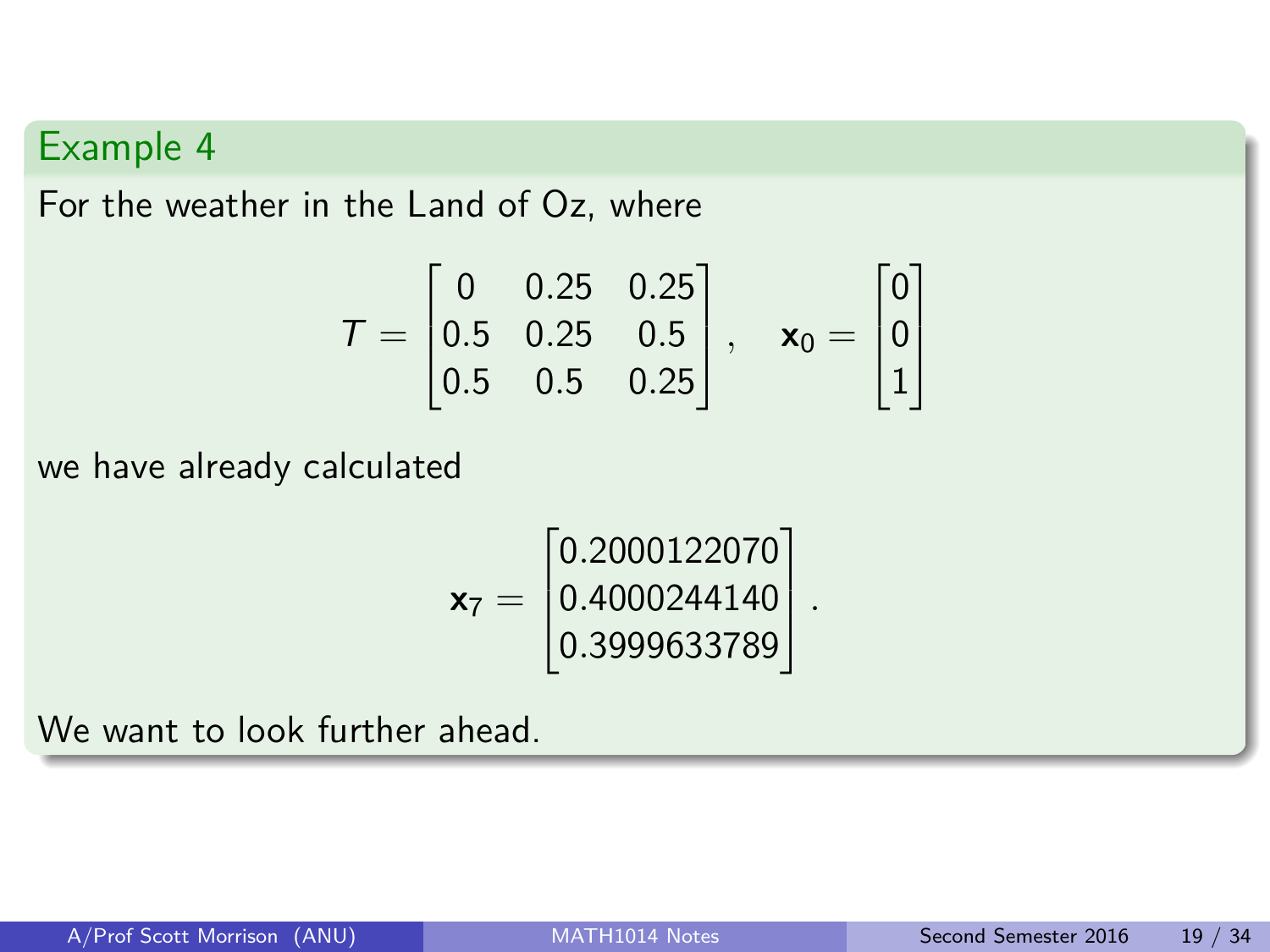A further calculation gives

$$
\textbf{x}_{15} = \begin{bmatrix} 0.2000000002\\ 0.4000000003\\ 0.3999999994 \end{bmatrix}.
$$

This suggests that

$$
\mathbf{q} = \begin{bmatrix} 0.2 \\ 0.4 \\ 0.4 \end{bmatrix}.
$$

An easy calculation shows that  $T\mathbf{q} = \mathbf{q}$ .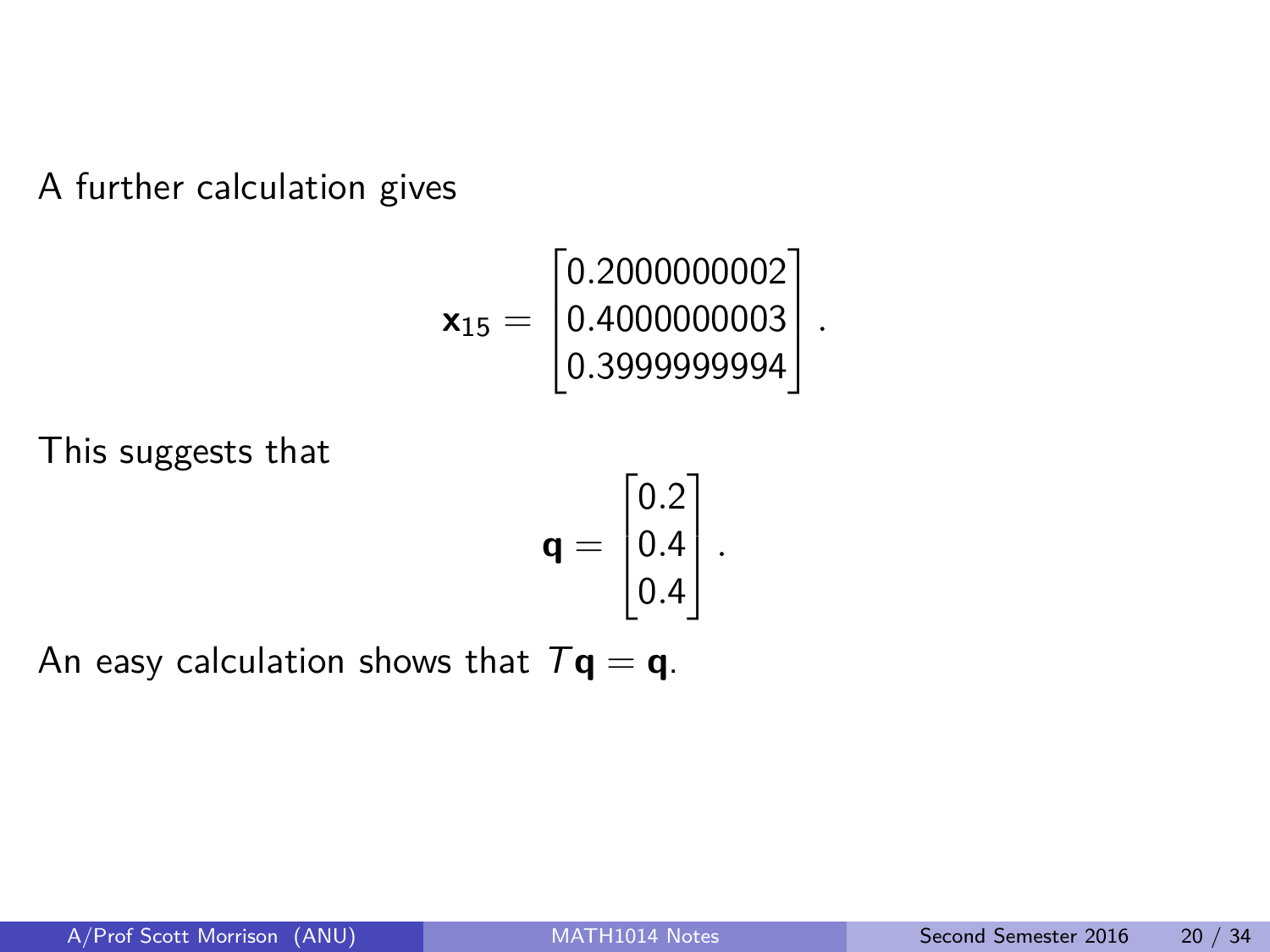## Steady-state vectors

Definition

If T is a stochastic matrix, then a **steady state vector** for T is a probability vector **q** such that

$$
\mathcal{T}\mathbf{q}=\mathbf{q}.
$$

A steady state vector **q** for T represents an equilibrium of the system modeled by the Markov Chain with transition matrix  $T$ . If at time 0 the system is in state **q** (that is if we have  $\mathbf{x}_0 = \mathbf{q}$ ) then the system will remain in state **q** at all times (that is we will have  $x_n = q$  for every  $n \ge 0$ ).

It can be shown that every stochastic matrix has a steady state vector. In the examples in Section 2, the vector **q** is the steady state vector. To find a suitable vector **q**, we want to solve the equation  $Tx = x$ .

$$
Tx - x = 0
$$
  
\n
$$
Tx - lx = 0
$$
  
\n
$$
(T - l)x = 0
$$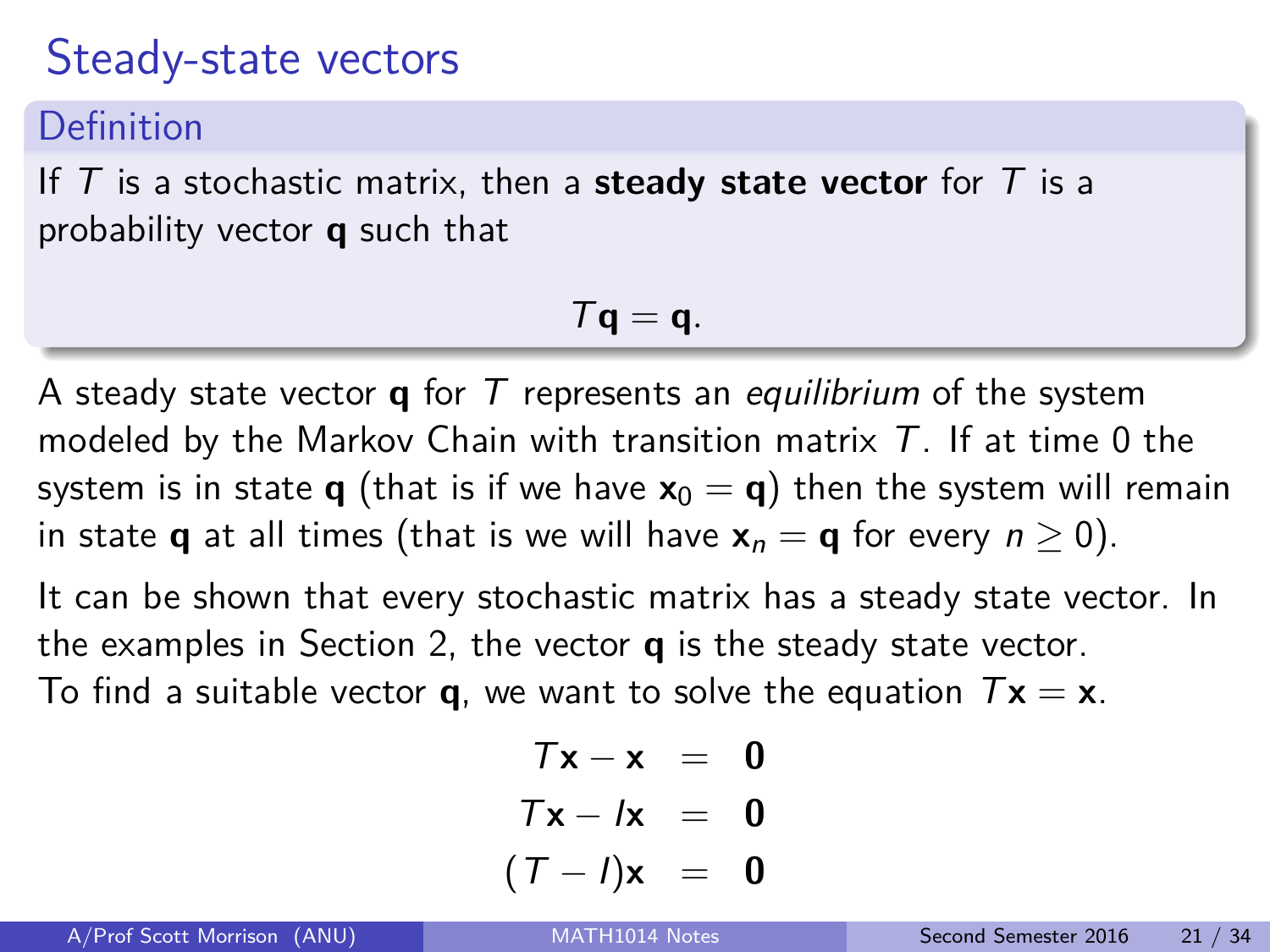In the case  $n = 2$ , the problem is easily solved directly. Suppose first that all the entries of the transition matrix T are non-zero. Then T must be of the form

$$
\mathcal{T} = \begin{bmatrix} 1-p & q \\ p & 1-q \end{bmatrix} \quad \text{for } 0 < p, q < 1.
$$

Then

$$
T - I = \begin{bmatrix} -p & q \\ p & -q \end{bmatrix} \xrightarrow{ref} \begin{bmatrix} -p & q \\ 0 & 0 \end{bmatrix}.
$$

So when solving  $(T - I)\mathbf{x} = \mathbf{0}$ ,  $x_2$  is free and  $px_1 = qx_2$ , so that

$$
\mathbf{q} = \frac{1}{p+q} \begin{bmatrix} q \\ p \end{bmatrix}
$$

is a steady state probability vector. Note that in this particular case the steady state vector is unique.

The case when one or more of the entries of  $T$  are zero is handled in a similar way. Note that if  $p = q = 0$  then T is the identity matrix for which every probability vector is clearly a steady state vector.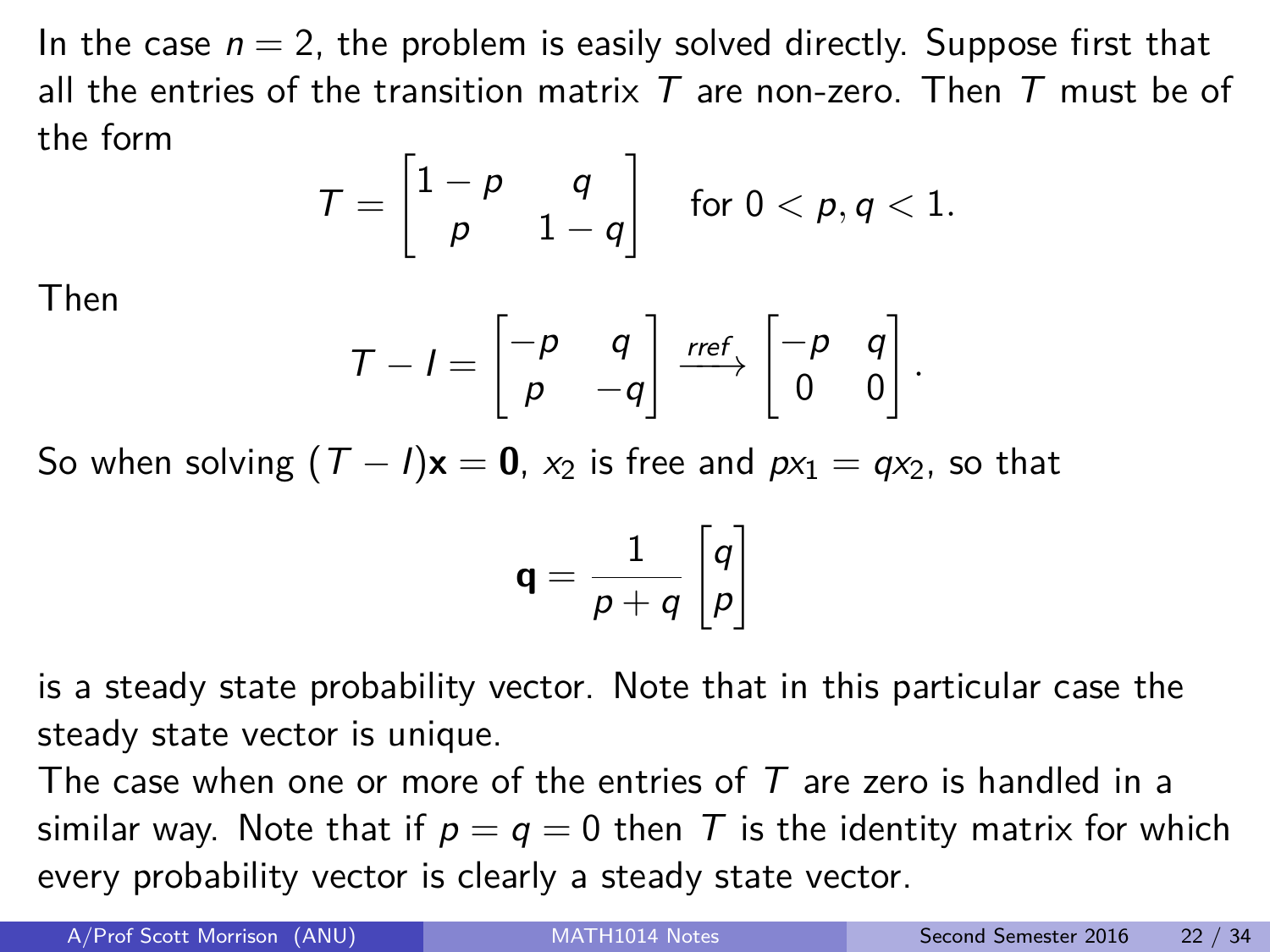A stochastic matrix does not necessarily have a *unique* steady state vector. In other words, a system modeled by a Markov Chain can have more than one equilibrium.

For example the probability vectors

$$
\begin{bmatrix} 1 \\ 0 \\ 0 \end{bmatrix}, \quad \begin{bmatrix} 0 \\ 1/2 \\ 1/2 \end{bmatrix}, \quad \begin{bmatrix} 1/3 \\ 1/3 \\ 1/3 \end{bmatrix}
$$

are all steady state vectors for the stochastic matrix

$$
P = \begin{bmatrix} 1 & 0 & 0 \\ 0 & 0 & 1 \\ 0 & 1 & 0 \end{bmatrix}.
$$

Indeed all the probability vectors

$$
\begin{bmatrix} a \\ b \\ b \end{bmatrix}
$$
 with  $a, b \ge 0$  and  $a + 2b = 1$ 

are steady state vectors for the above matrix  $T$ .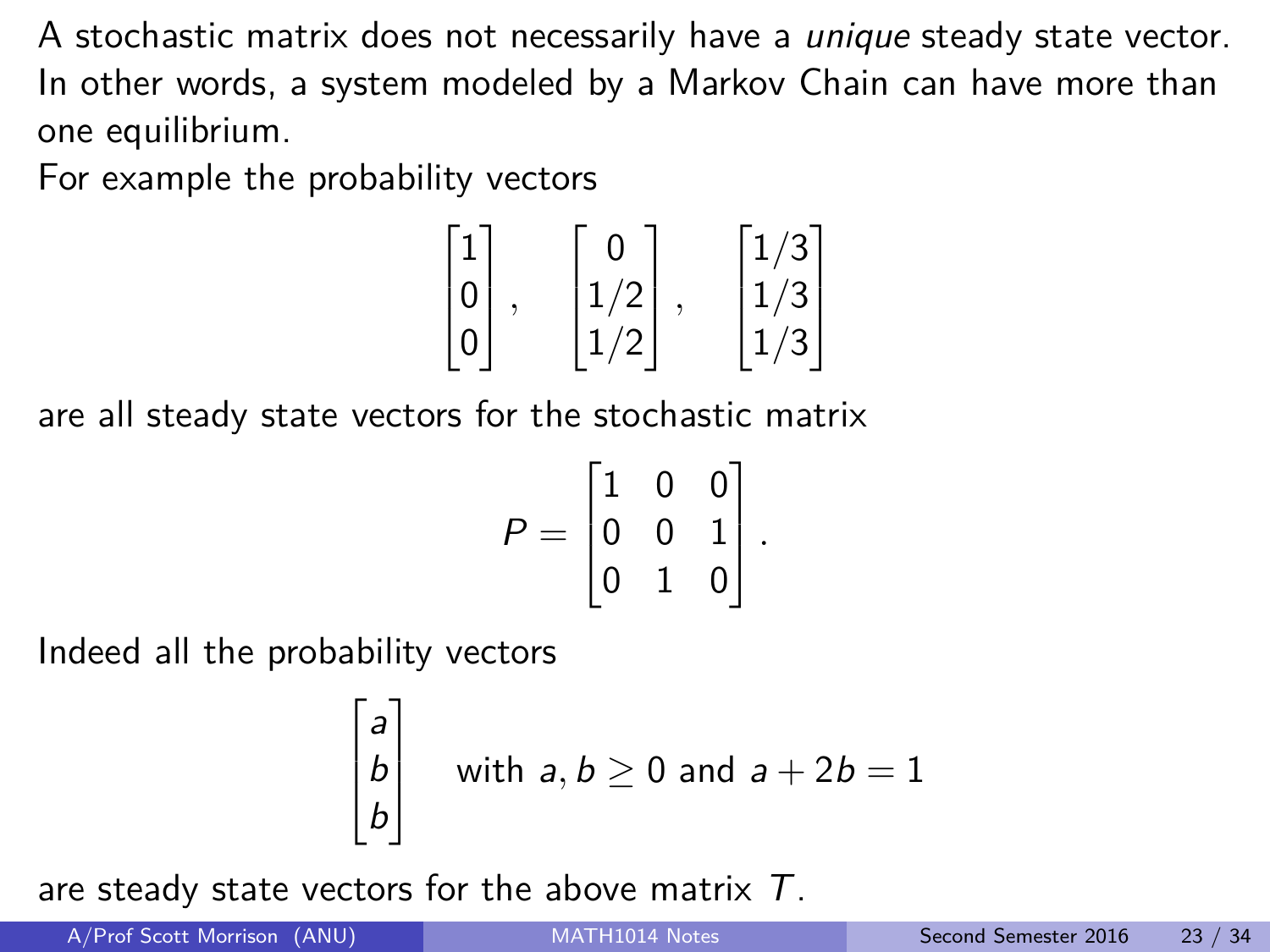We would like to have some conditions on P that ensure that T has a unique steady state vector **q** and that the Markov Chain  $x_n$  associated to T converges to the steady state  $q$ , independently of the initial state  $x_0$ . For this kind of Markov chains, we can easily predict the long term behaviour.

It turns out that there is a large set of stochastic matrices for which long range predictions are possible. Before stating the main theorem we have to give a definition.

#### Definition

A stochastic matrix  $\mathcal T$  is **regular** if some matrix power  $\mathcal T^k$  contains only strictly positive entries.

In other words, if the transition matrix of a Markov chain is regular then, for some  $k$ , it is possible to go from any state to any state (including remaining in the current state) in exactly  $k$  steps.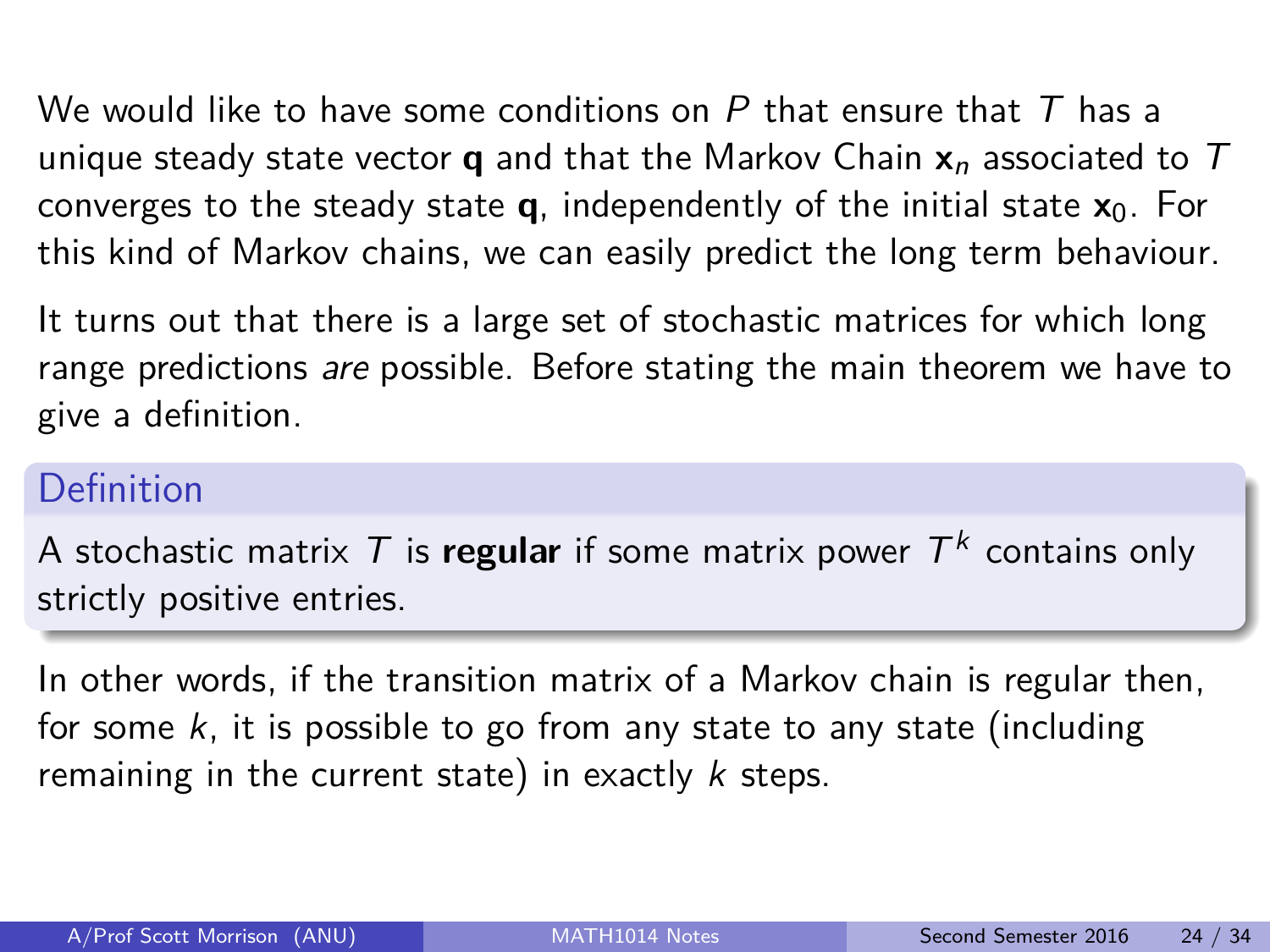For the transition matrix showing the probabilities for change in the weather in the Land of Oz, we have

$$
T = \begin{bmatrix} 0 & 1/4 & 1/4 \\ 1/2 & 1/4 & 1/2 \\ 1/2 & 1/2 & 1/4 \end{bmatrix}
$$

However,

$$
\mathcal{T}^2 = \left[ \begin{array}{ccc} 1/4 & 3/16 & 3/16 \\ 3/8 & 7/16 & 3/8 \\ 3/8 & 3/8 & 7/16 \end{array} \right]
$$

which shows that  $T$  is a regular stochastic matrix.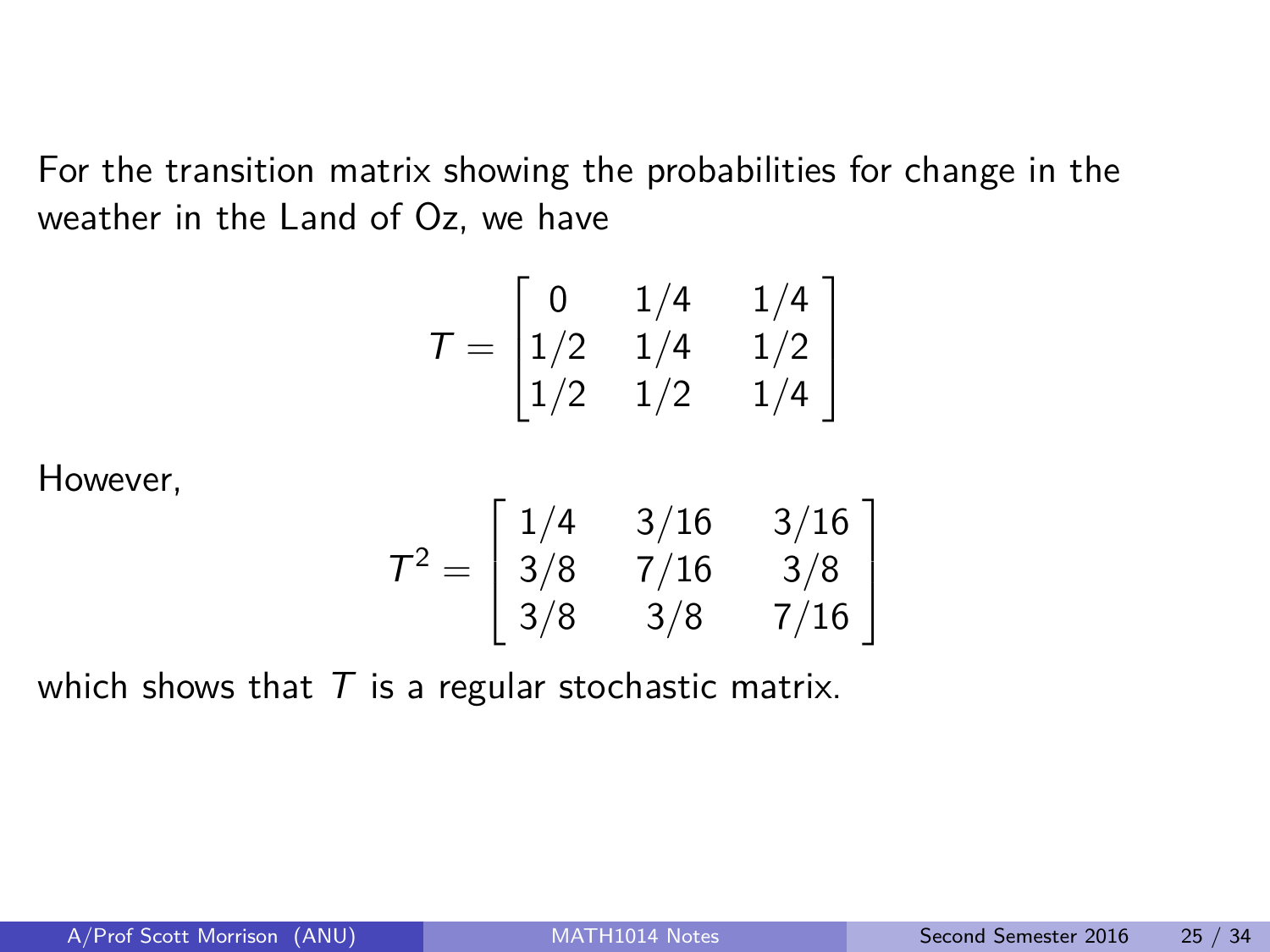Here's an example of a stochastic matrix that is not regular:

$$
\mathcal{T} = \begin{bmatrix} 0 & 1 \\ 1 & 0 \end{bmatrix}
$$

Not only does  $T$  have some zero entries, but also

$$
\mathcal{T}^2 = \begin{bmatrix} 0 & 1 \\ 1 & 0 \end{bmatrix} \begin{bmatrix} 0 & 1 \\ 1 & 0 \end{bmatrix} = \begin{bmatrix} 1 & 0 \\ 0 & 1 \end{bmatrix} = I_2
$$

$$
\mathcal{T}^3 = \mathcal{T}\mathcal{T}^2 = \mathcal{T}I_2 = \mathcal{T}
$$

so that

$$
T^k = T \quad \text{if } k \text{ is odd}, \qquad T^k = I_2 \quad \text{if } k \text{ is even}.
$$

Thus any matrix power  $\mathcal{T}^k$  has some entries equal to zero.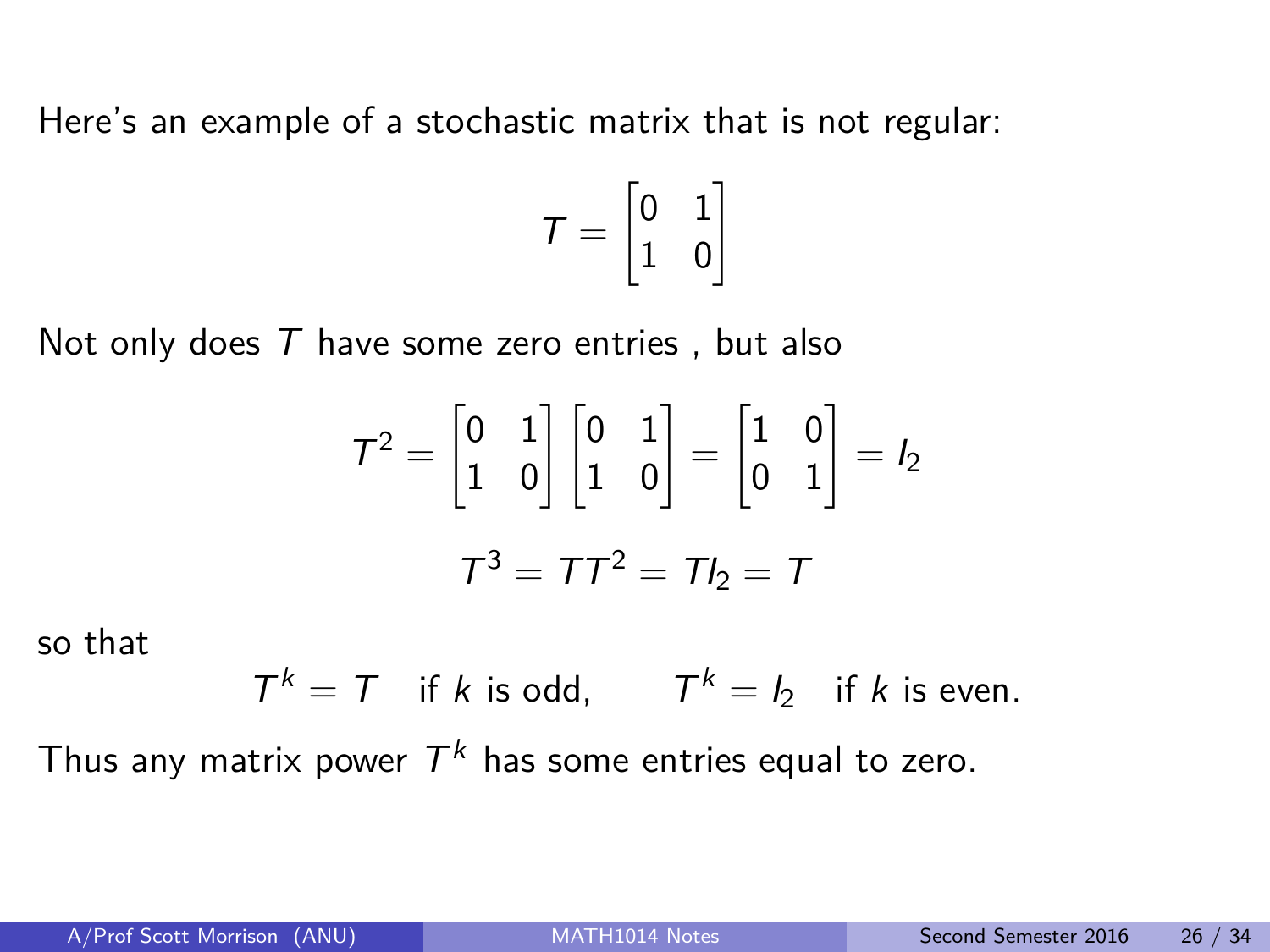#### Theorem

If T is an  $n \times n$  regular stochastic matrix, then T has a unique steady state vector **q**. The entries of **q** are strictly positive

Moreover, if  $x_0$  is any initial probability vector and  $x_{k+1} = Tx_k$  for  $k = 0, 1, 2, \ldots$  then the Markov chain  $\{x_k\}$  converges to **q** as  $k \to \infty$ . Equivalently, the steady state vector **q** is the limit of  $T^k$ **x**<sub>0</sub> when  $k \to \infty$ for any probability vector  $x_0$ .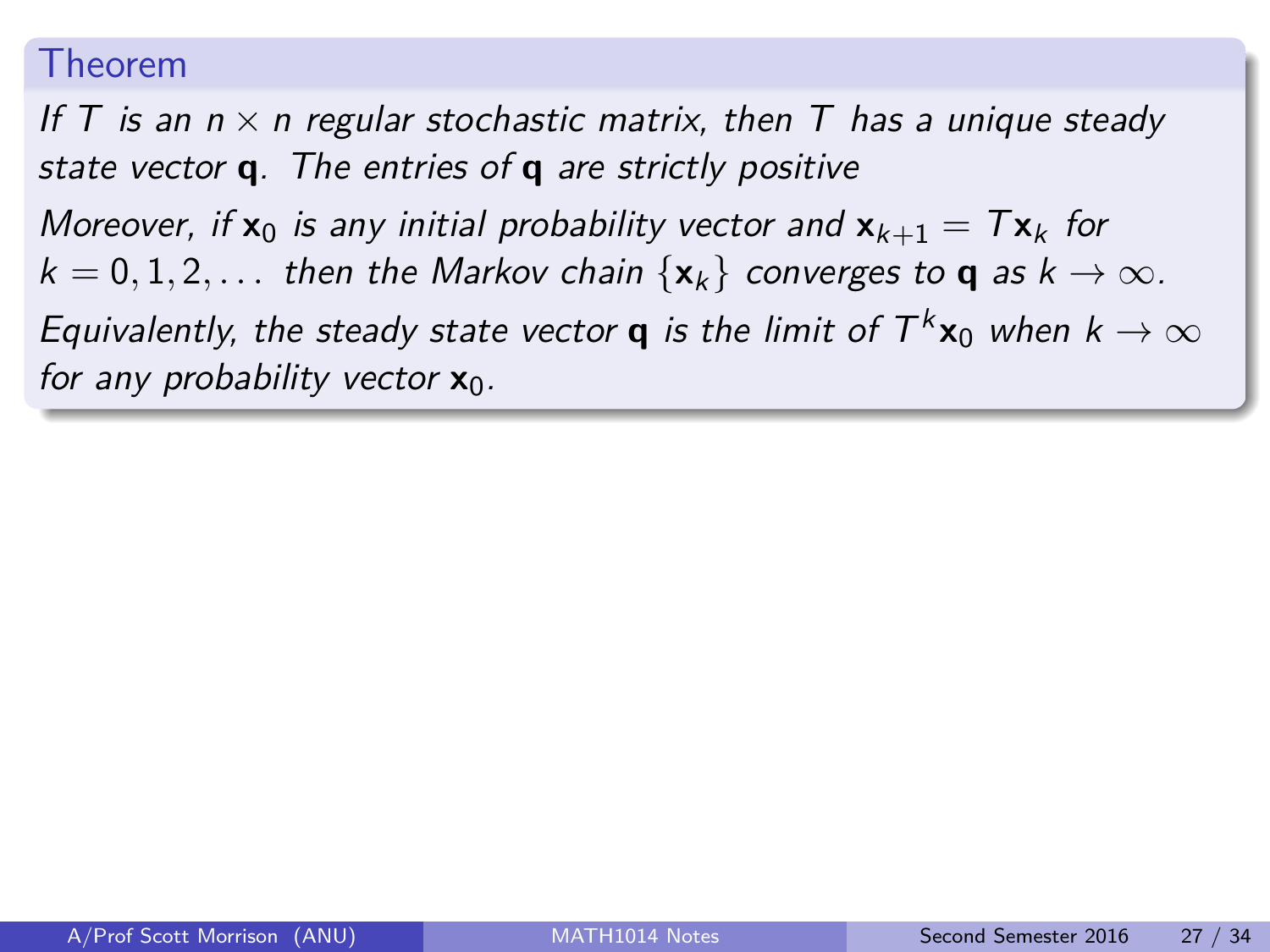#### Theorem

If T is an  $n \times n$  regular stochastic matrix, then T has a unique steady state vector **q**. The entries of **q** are strictly positive

Moreover, if  $x_0$  is any initial probability vector and  $x_{k+1} = Tx_k$  for  $k = 0, 1, 2, \ldots$  then the Markov chain  $\{x_k\}$  converges to **q** as  $k \to \infty$ . Equivalently, the steady state vector **q** is the limit of  $T^k$ **x**<sub>0</sub> when  $k \to \infty$ for any probability vector  $x_0$ .

Notice that if  $T = [\mathbf{p}_1 \dots \mathbf{p}_n]$ , where  $\mathbf{p}_1, \dots, \mathbf{p}_n$  are the columns of T, then taking  $\mathsf{x}_0 = \mathsf{e}_i$ , where  $\mathsf{e}_i$  is the *ith* vector of the standard basis we have that

$$
\mathbf{x}_1 = T\mathbf{x}_0 = T\mathbf{e}_i = \mathbf{p}_i
$$

so  $x_1$  is the ith column of  $T$ .

Similarly  $\mathbf{x}_k = T^k \mathbf{x}_0 = T^k \mathbf{e}_i$  is the ith column of  $T^k$ .

The previous theorem implies that  $T^k\mathbf{e}_i\to\mathbf{q}$  for every  $i=1,\ldots,n$  when  $k\rightarrow\infty$ , that is every column of  $\mathcal{T}^k$  approaches the limiting vector **q** when  $k \to \infty$ .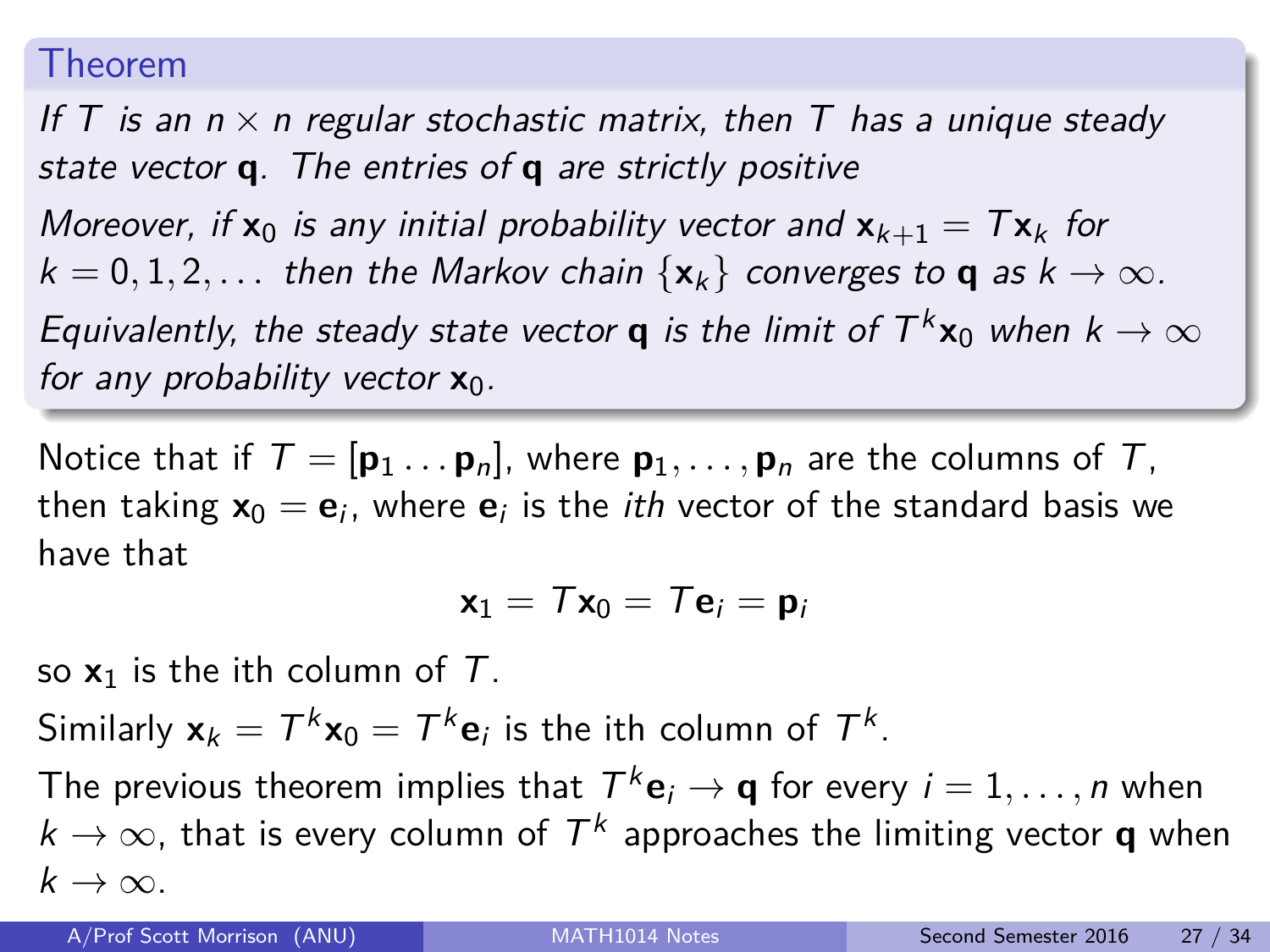Example 5 Let  $T =$  $\begin{bmatrix} 0.8 & 0.5 \end{bmatrix}$ 0*.*2 0*.*5 1 . We want to find the steady state vector associated with T.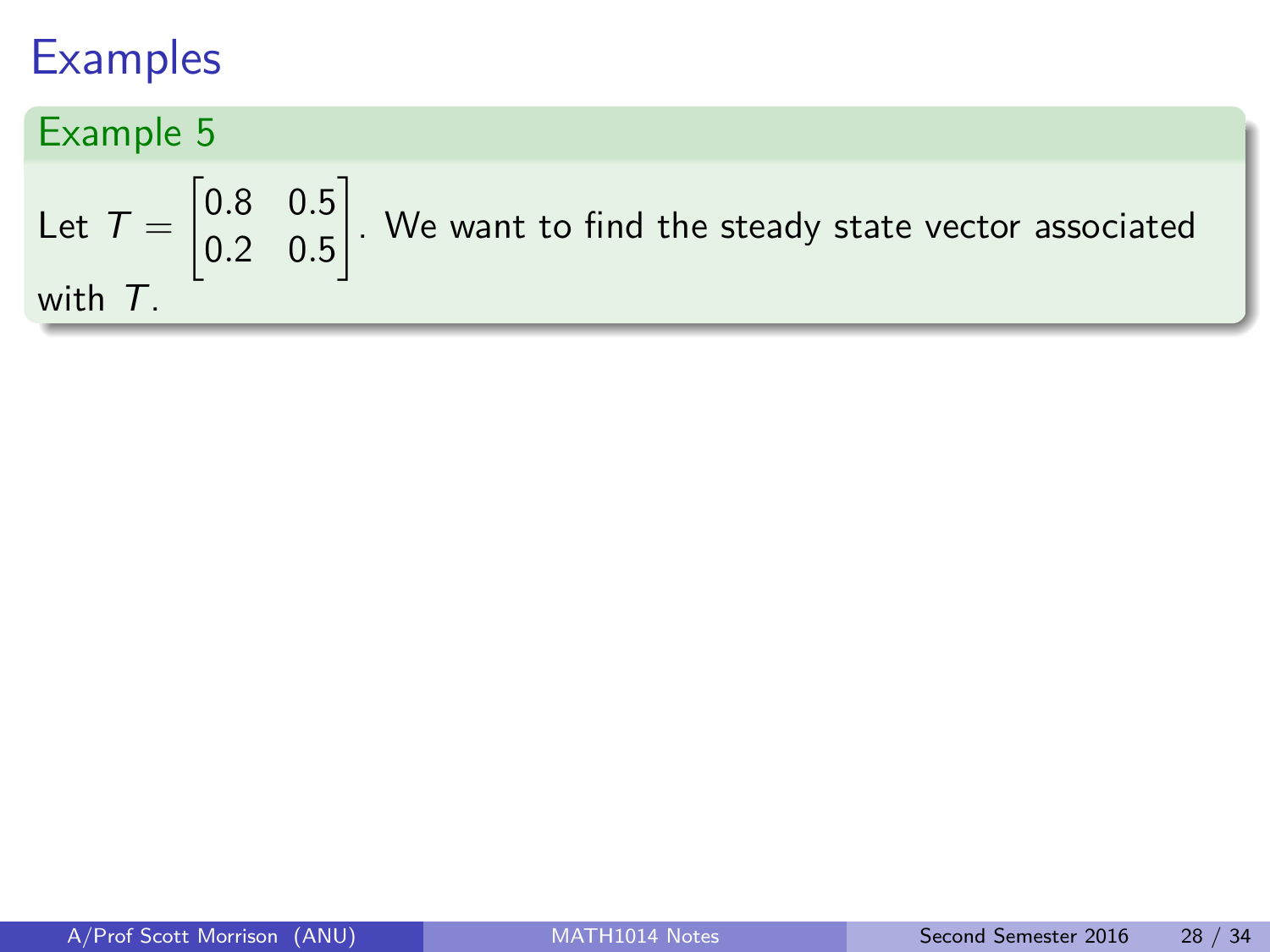## Example 5

Let  $T =$  $\begin{bmatrix} 0.8 & 0.5 \end{bmatrix}$ 0*.*2 0*.*5 1 . We want to find the steady state vector associated with T.

We want to solve  $(T - I)\mathbf{x} = \mathbf{0}$ :

$$
T - I = \begin{bmatrix} -0.2 & 0.5 \\ 0.2 & -0.5 \end{bmatrix} \rightarrow R = \begin{bmatrix} 1 & -5/2 \\ 0 & 0 \end{bmatrix}
$$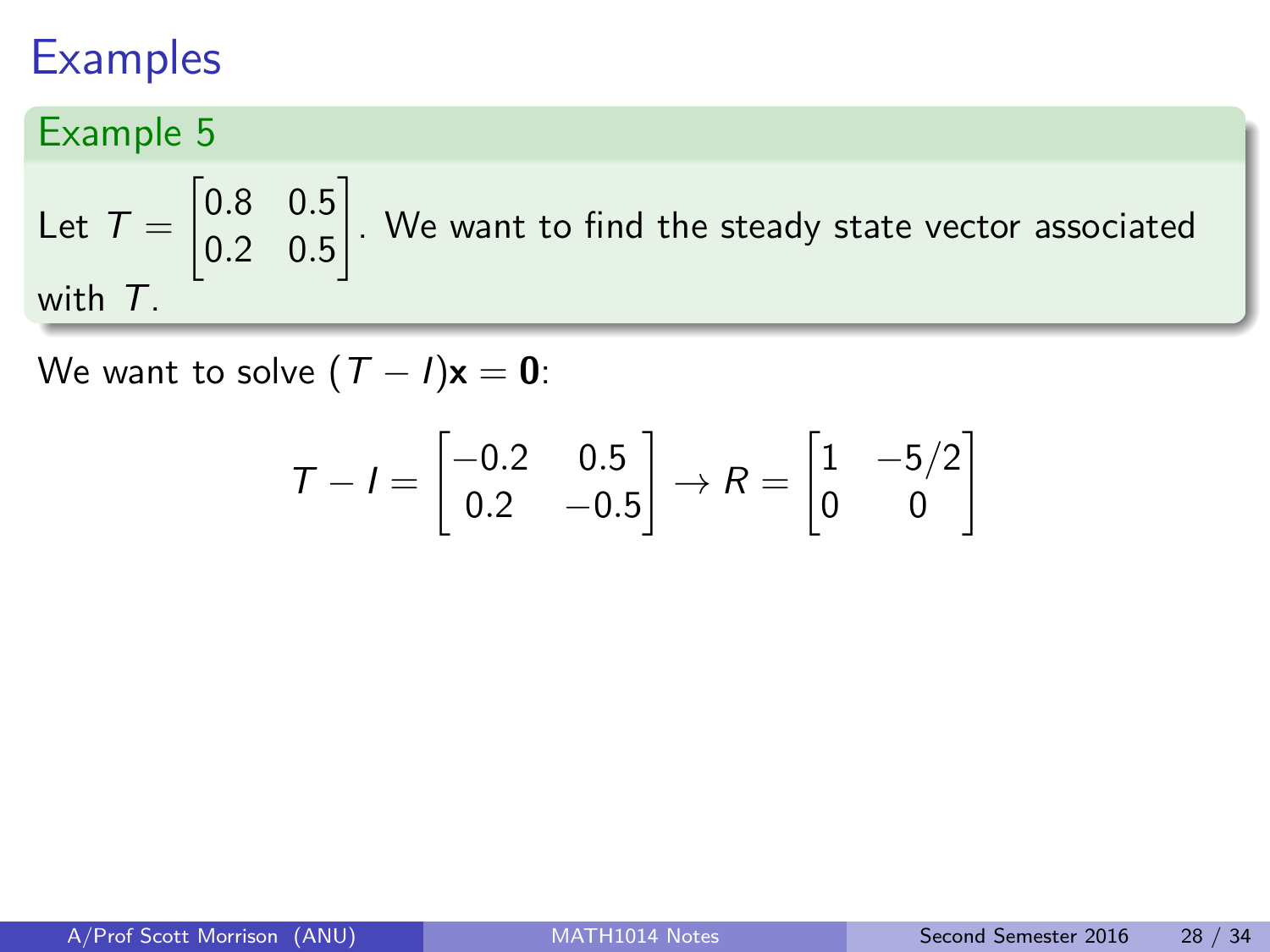## Example 5

Let  $T =$  $\begin{bmatrix} 0.8 & 0.5 \end{bmatrix}$ 0*.*2 0*.*5 1 . We want to find the steady state vector associated with  $T$ .

We want to solve  $(T - I)x = 0$ :

$$
T - I = \begin{bmatrix} -0.2 & 0.5 \\ 0.2 & -0.5 \end{bmatrix} \rightarrow R = \begin{bmatrix} 1 & -5/2 \\ 0 & 0 \end{bmatrix}
$$

The homogeneous system having the reduced row echelon matrix  $R$  as coefficient matrix is  $x_1 - (5/2)x_2 = 0$ . Taking  $x_2$  as a free variable, the general solution is  $x_1 = (5/2)t$ ,  $x_2 = t$ .

For **x** to be a probability vector we also require  $x_1 + x_2 = 1$ . Put  $x_1 = (5/2)t$ ,  $x_2 = t$ , then  $x_1 + x_2 = 1$  becomes  $(5/2)t + t = 1$ . This gives  $t = 2/7 = x_2$  and  $x_1 = 5/7$ , so  $\mathbf{x} =$  $\left\lceil \frac{5}{7} \right\rceil$ 2*/*7 1 .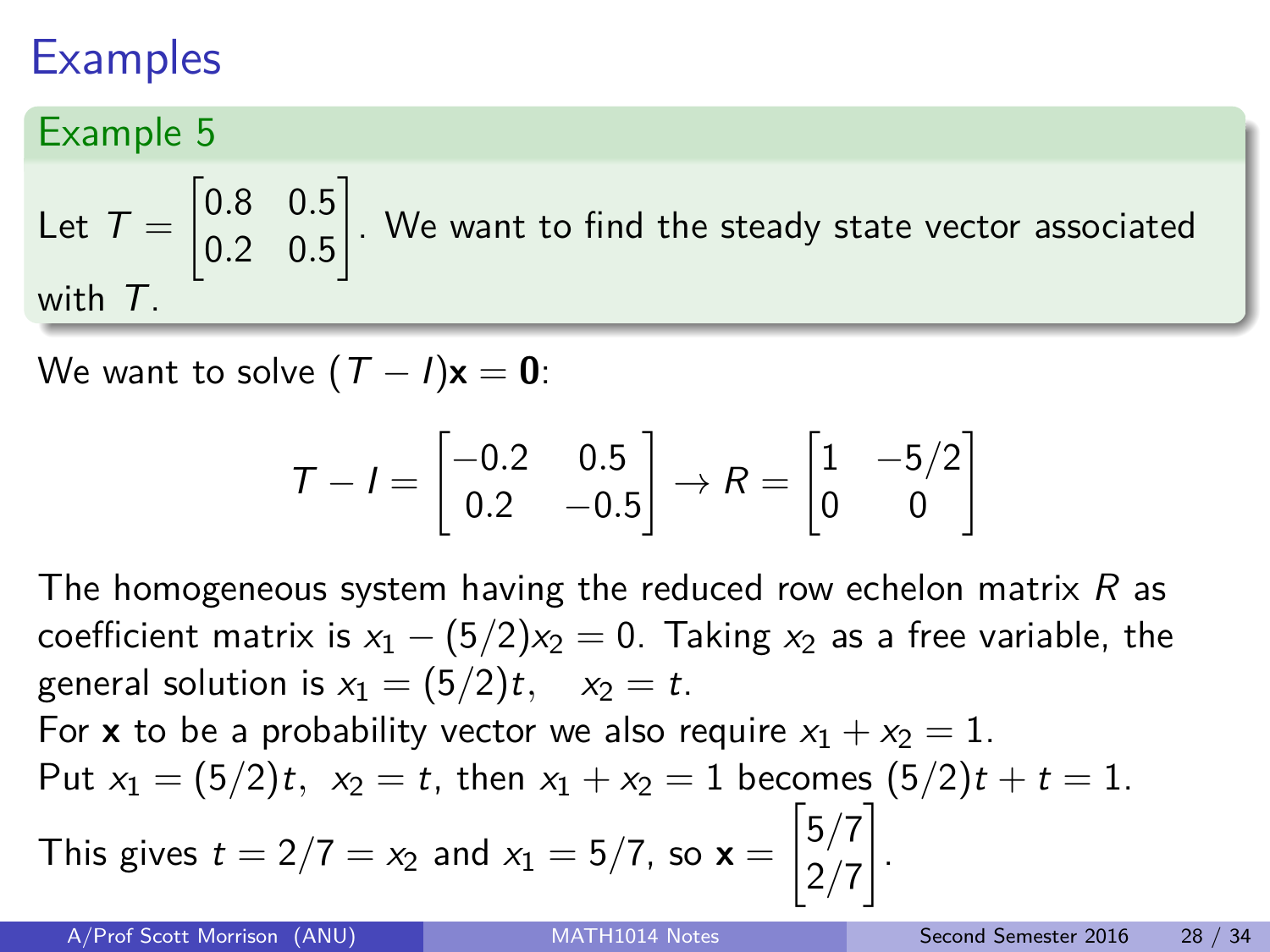An alternative Solution  
If we consider 
$$
T = \begin{bmatrix} 0.8 & 0.5 \\ 0.2 & 0.5 \end{bmatrix}
$$
 as a matrix of the form  

$$
\begin{bmatrix} 1-p & q \\ p & 1-q \end{bmatrix}
$$

we can identify  $p = 0.2$  and  $q = 0.5$ . The solution is then given by

$$
\mathbf{p} = \frac{1}{p+q} \begin{bmatrix} q \\ p \end{bmatrix} = \frac{1}{0.7} \begin{bmatrix} 0.5 \\ 0.2 \end{bmatrix} = \begin{bmatrix} 5/7 \\ 2/7 \end{bmatrix}.
$$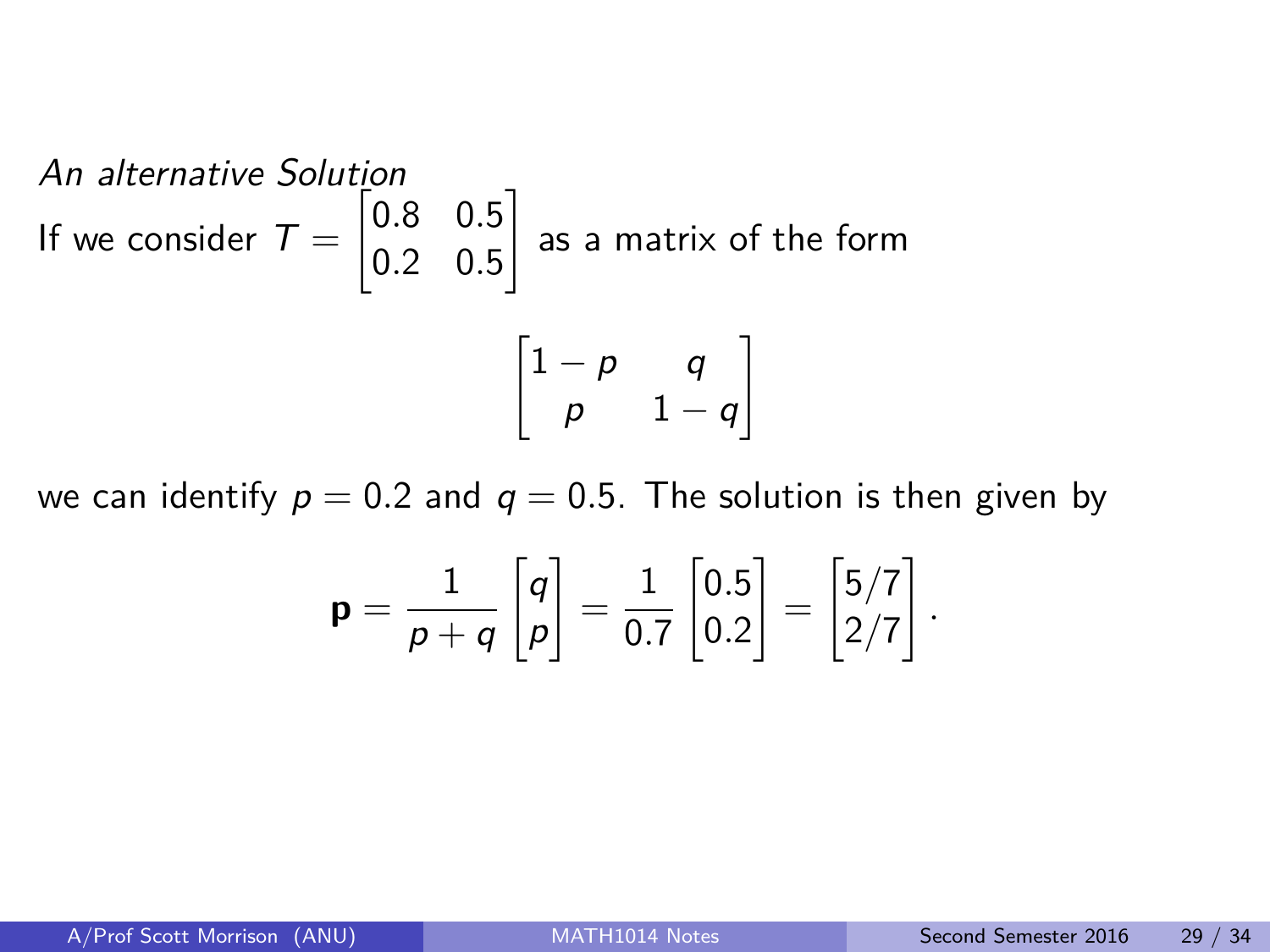A psychologist places a rat in a cage with three compartments, as shown in the diagram.



The rat has been trained to select a door at random whenever a bell is rung and to move through it into the next compartment.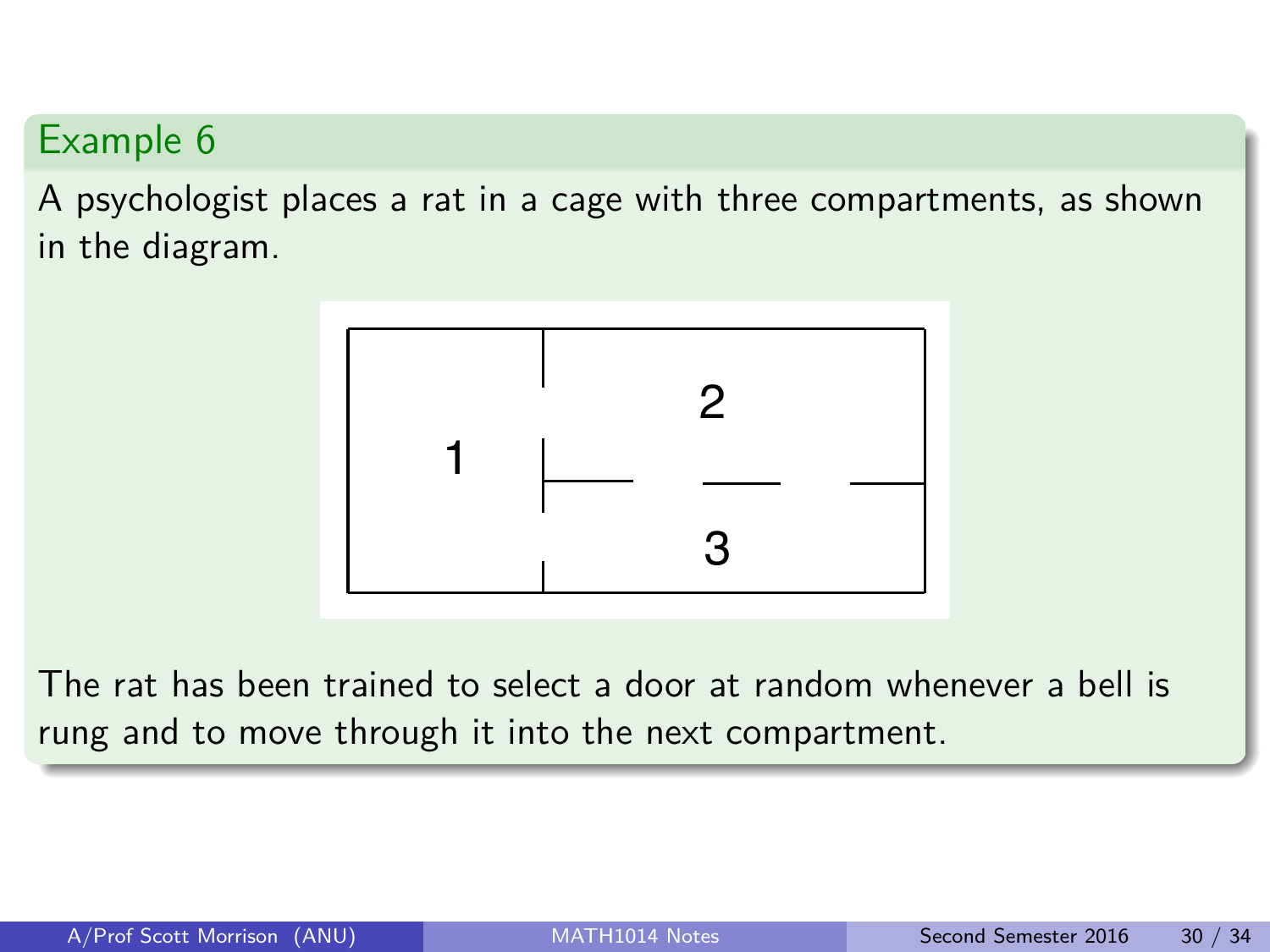#### Example (continued)

From the diagram, if the rat is in space 1, there are equal probabilities that it will go to either space 2 or 3 (because there is just one opening to each of these spaces).

On the other hand, if the rat is in space 2, there is one door to space 1, and 2 to space 3, so the probability that it will go to space 1 is  $1/3$ , and to space  $3$  is  $2/3$ .

The situation is similar if the rat is in space 3. Wherever the rat is there is 0 probability that the rat will stay in that space.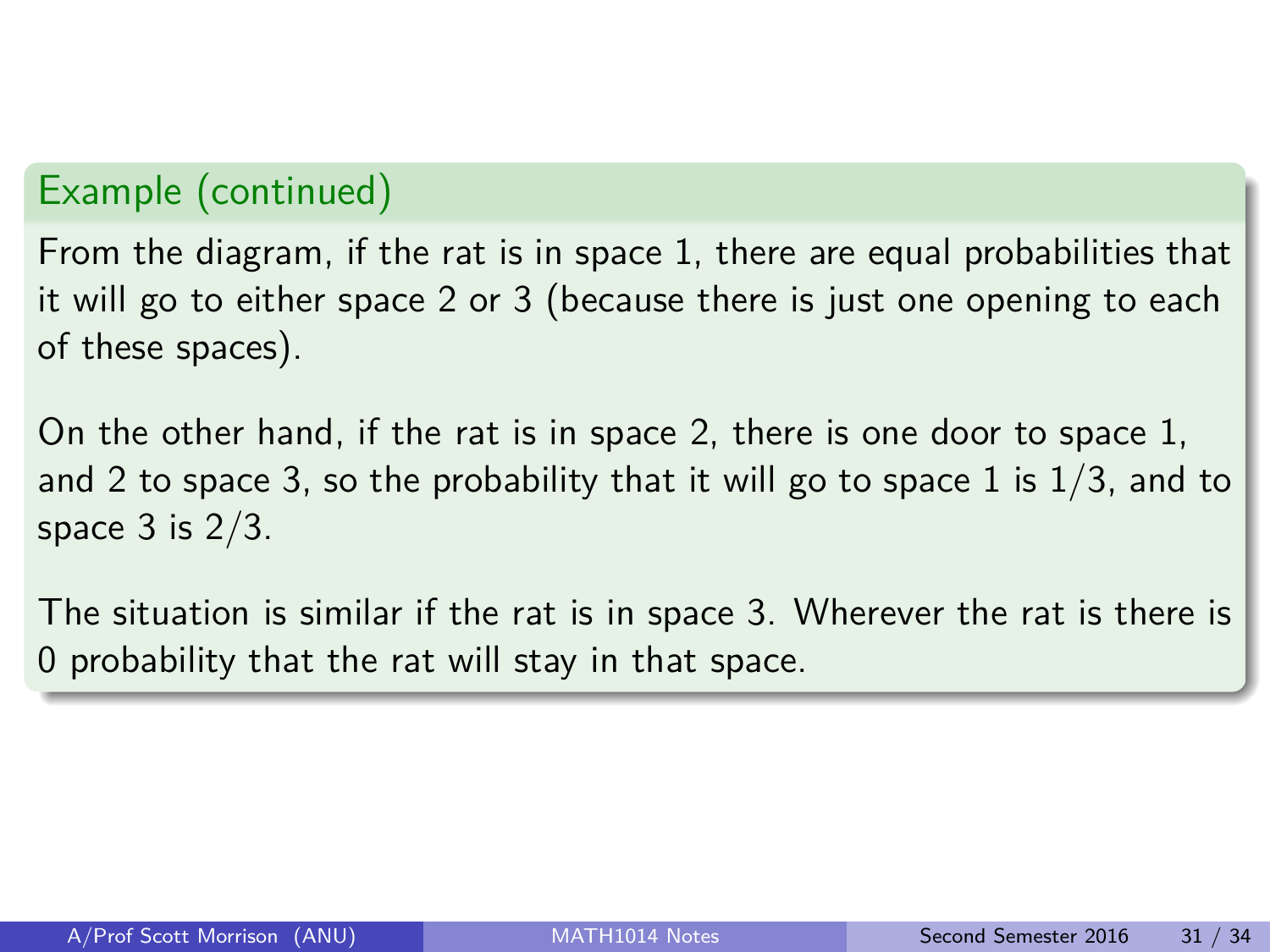The transition matrix is

$$
P = \begin{bmatrix} 0 & 1/3 & 1/3 \\ 1/2 & 0 & 2/3 \\ 1/2 & 2/3 & 0 \end{bmatrix}.
$$

It is easy to check that  $P^2$  has entries which are strictly positive, so  $P$  is a regular stochastic matrix.

It is also easy to see that a rat can get from any room to any other room (including the one it starts from) through one or more moves.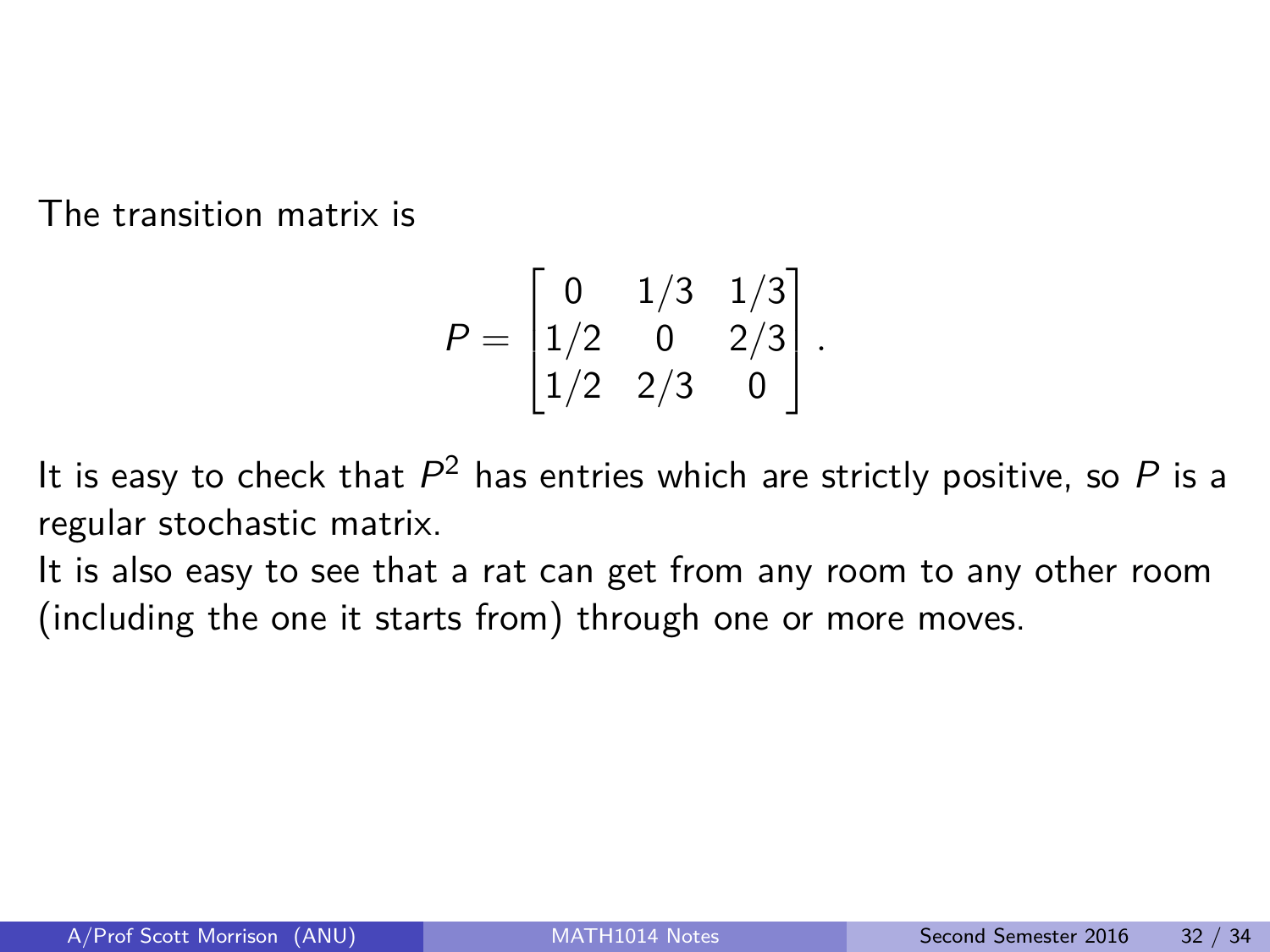To find the steady stat vector we need to solve  $(P - I)\mathbf{x} = \mathbf{0}$ , that is we need to find the null space of  $P - I$ .

$$
P - I = \begin{bmatrix} -1 & 1/3 & 1/3 \\ 1/2 & -1 & 2/3 \\ 1/2 & 2/3 & -1 \end{bmatrix}
$$

$$
\xrightarrow{ref} \begin{bmatrix} 1 & 0 & -2/3 \\ 0 & 1 & -1 \\ 0 & 0 & 0 \end{bmatrix}
$$